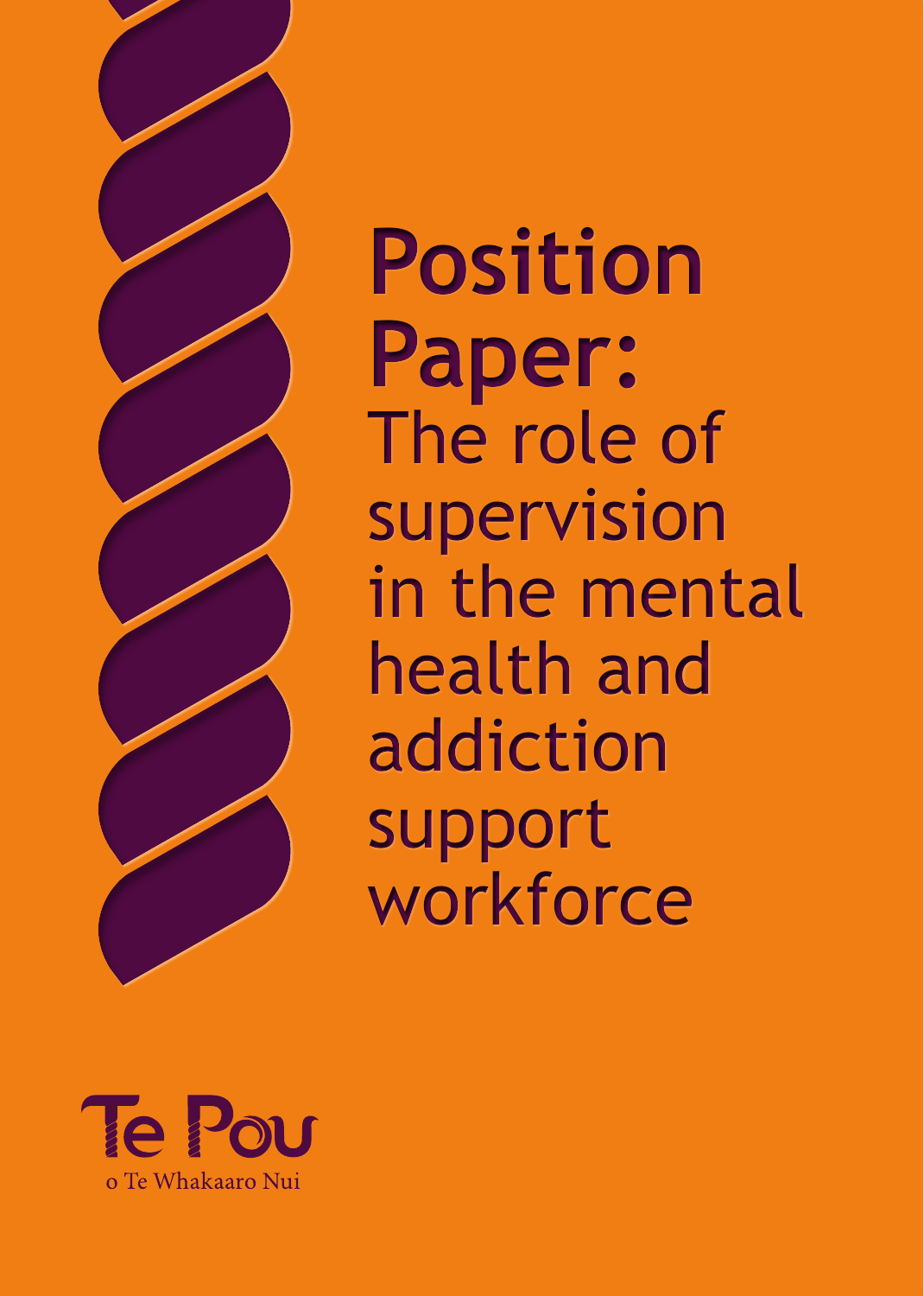Te Pou would like to acknowledge the generosity of the non-government organisations which kindly agreed to provide stories about their tailored supervision programmes for this position paper. Their programmes have been designed to support staff to deliver quality services.

ISBN: 978-1-877537-95-0 Published June 2013. Scheduled for review: June 2015.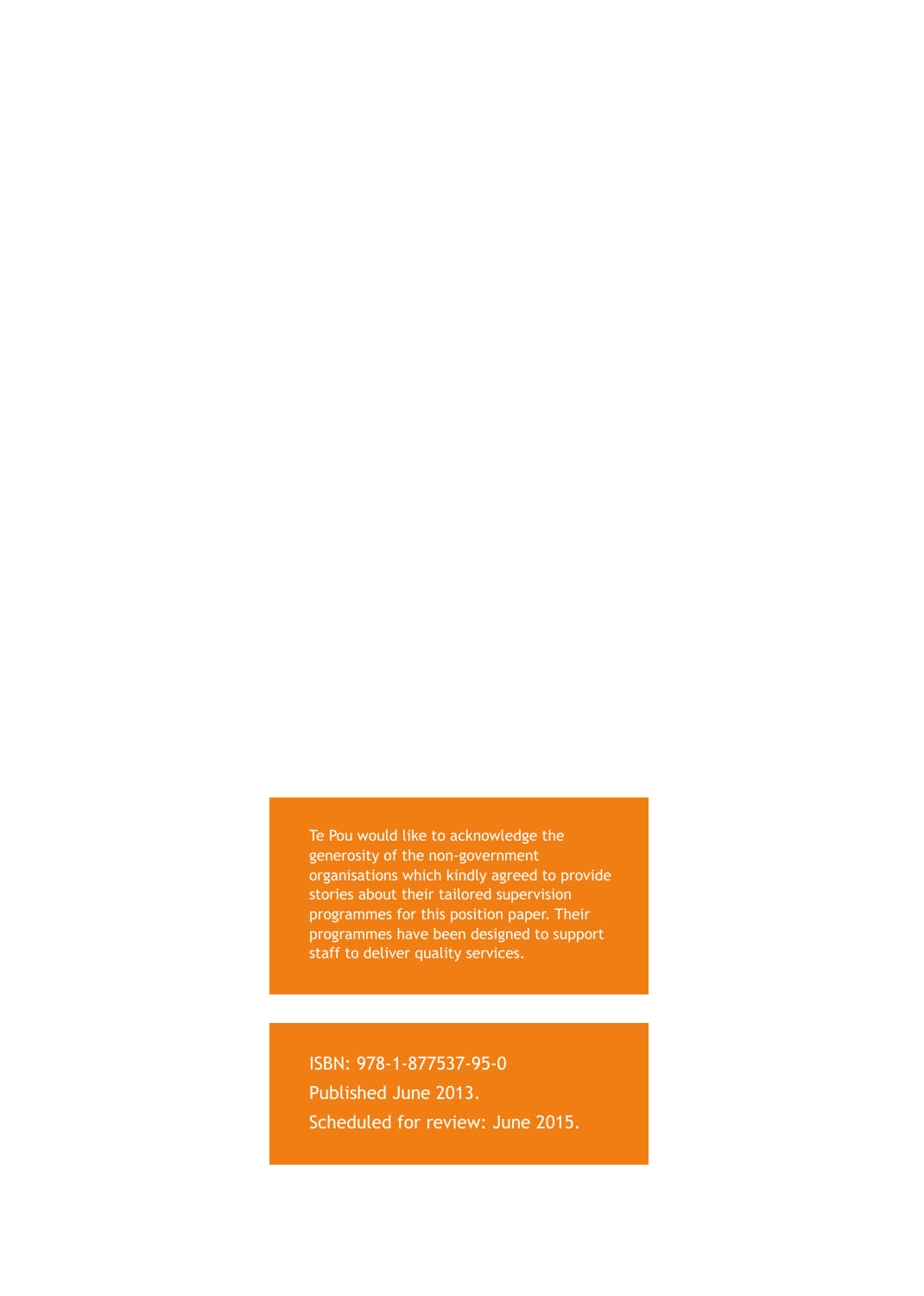# **Contents**

| What can organisations do to support staff |  |
|--------------------------------------------|--|
|                                            |  |
|                                            |  |
|                                            |  |
|                                            |  |

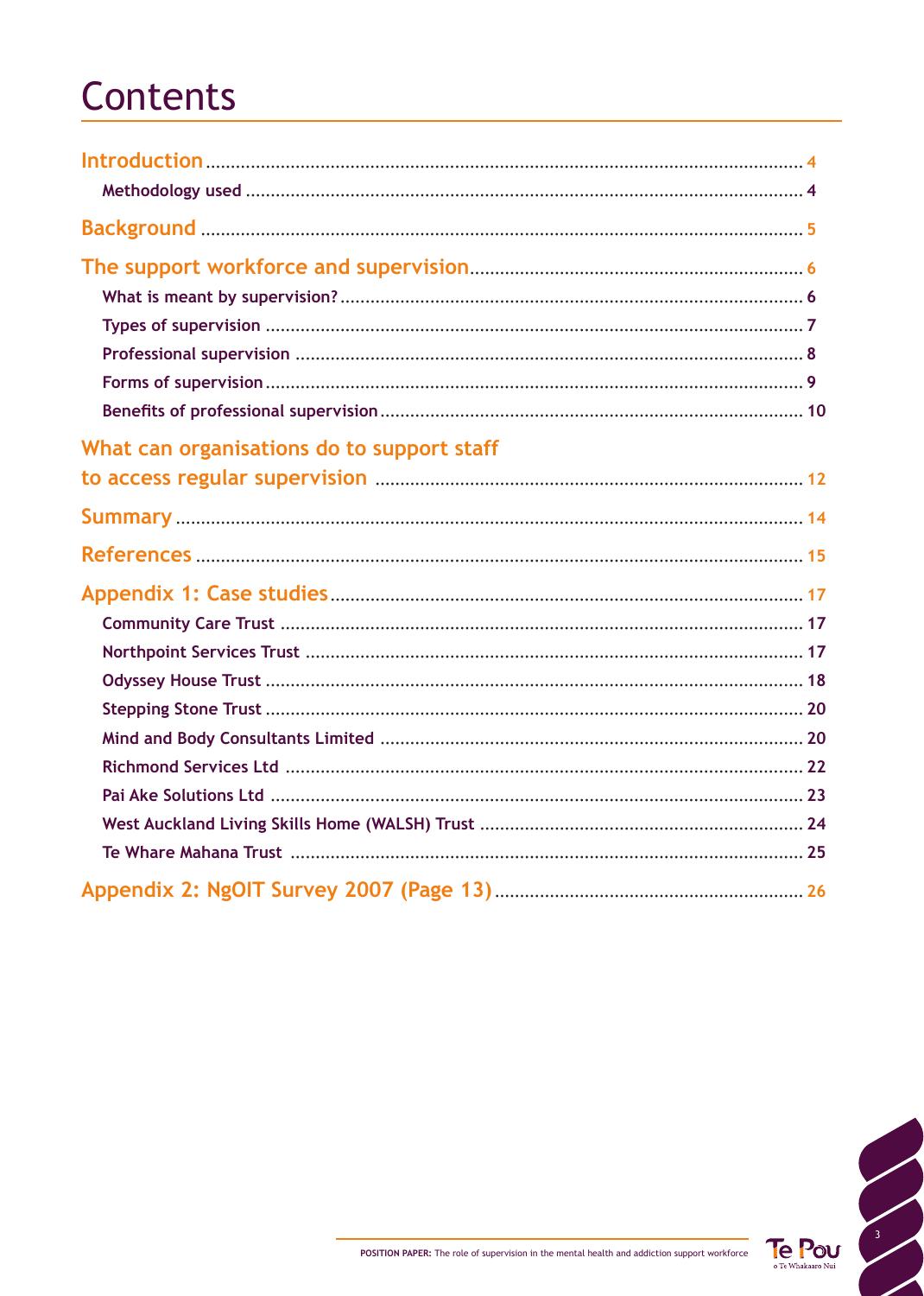# Introduction

The New Zealand mental health and addiction workforce continues to transform as we strive to develop better ways to respond to the needs of people who require services, including their families and communities.

*Rising to the Challenge: The Mental Health and Addiction Service Development Plan 2012-2017* sets the direction for sector development for the next five years. The plan places more responsibility and expectations on the support workforce and rapidly growing peer support workforce, however little is known about how to develop the potential capability of these workforces. This was reflected in a mental health and addiction workforce service review that highlighted that the support workforce could be better utilised and that "*its capabilities are not well understood*" (Health Workforce New Zealand, 2011, p. 56).

For the purposes of this paper the term 'support workforce' refers to members of the mental health and addiction workforce employed to work in a role that does not require them to be registered in accordance with: Health Practitioners Competence Assurance Act 2003, Social Workers Registration Act 2003, Addiction Practitioners' Association, Aotearoa-New Zealand (dapaanz), or the New Zealand Association of Counsellors/Te Roopu Kaiwhiriwhi o Aotearoa. We have used the umbrella term of support workforce so that this paper is relevant and useful across a wide section of the sector and refrains from using terms such as 'unregulated or unregistered' which do not adequately describe this workforce group. We acknowledge that this terminology is problematic but for the purposes of this paper want to be as inclusive as possible. The support workforce includes a large variety of roles, for example; community support workers, peer support workers, psychiatric assistants, health care assistants and employment consultants.

Supervision is a workforce development strategy that can contribute to improved skills and consolidation of training, increased job satisfaction, decreased staff burnout and turnover, and therefore a higher quality of service. This paper outlines how supervision can support and assist the support workforce to provide safe and effective quality services for people using mental health and addiction services. Findings from a review of national and international literature as well as case studies from New Zealand based organisations that use supervision are presented. A case study approach was taken to illustrate how different organisations and services are showing a strong belief in and commitment to supervision and what

4

that brings to the work they do. The case studies (attached as Appendices) showcase some of the innovative ways organisations have worked to provide the best possible support for their staff to deliver quality services to the people who use their service.

This paper presents information and evidence for leaders and managers in District Health Boards (DHBs) and non-government organisations (NGOs) on why the implementation of tailored sustainable supervision programmes for support workers should be included in the planning and implementation of workforce development plans.

## Methodology used

There are limited studies available about supervision for workers in the support workforce either locally or internationally. For the purposes of this review this meant exploring the literature on the use of supervision in the wider mental health and addiction sector to discover what works, what does not work well and what has been developed to improve supervision. The majority of studies have explored the use of supervision by registered health professions such as mental health and addiction nurses and allied health staff including psychologists, occupational therapists, speech therapists, social workers and counsellors. Several of the studies were conducted in New Zealand. In order to illustrate how supervision is used and viewed in the peer support workforce, this paper also draws on examples and quotes from recent New Zealand research into peer support practice (Scott, Doughty, & Kahi, 2011).

The review of research literature has been complemented with case studies about the local use of supervision for the support workforce. Organisations known to be providing supervision for staff were invited by Te Pou to share their experiences. Nine NGOs who are offering supervision for staff were identified and selected. Eight of the case studies are from the mental health and addiction sector and one case study is from the disability sector. They are not a representative sample and the findings cannot be generalised for the whole mental health and addiction sector in New Zealand, however the case studies do give real concrete examples about how organisations provide supervision programmes for their staff. The case studies can be found in Appendix 1 of this document.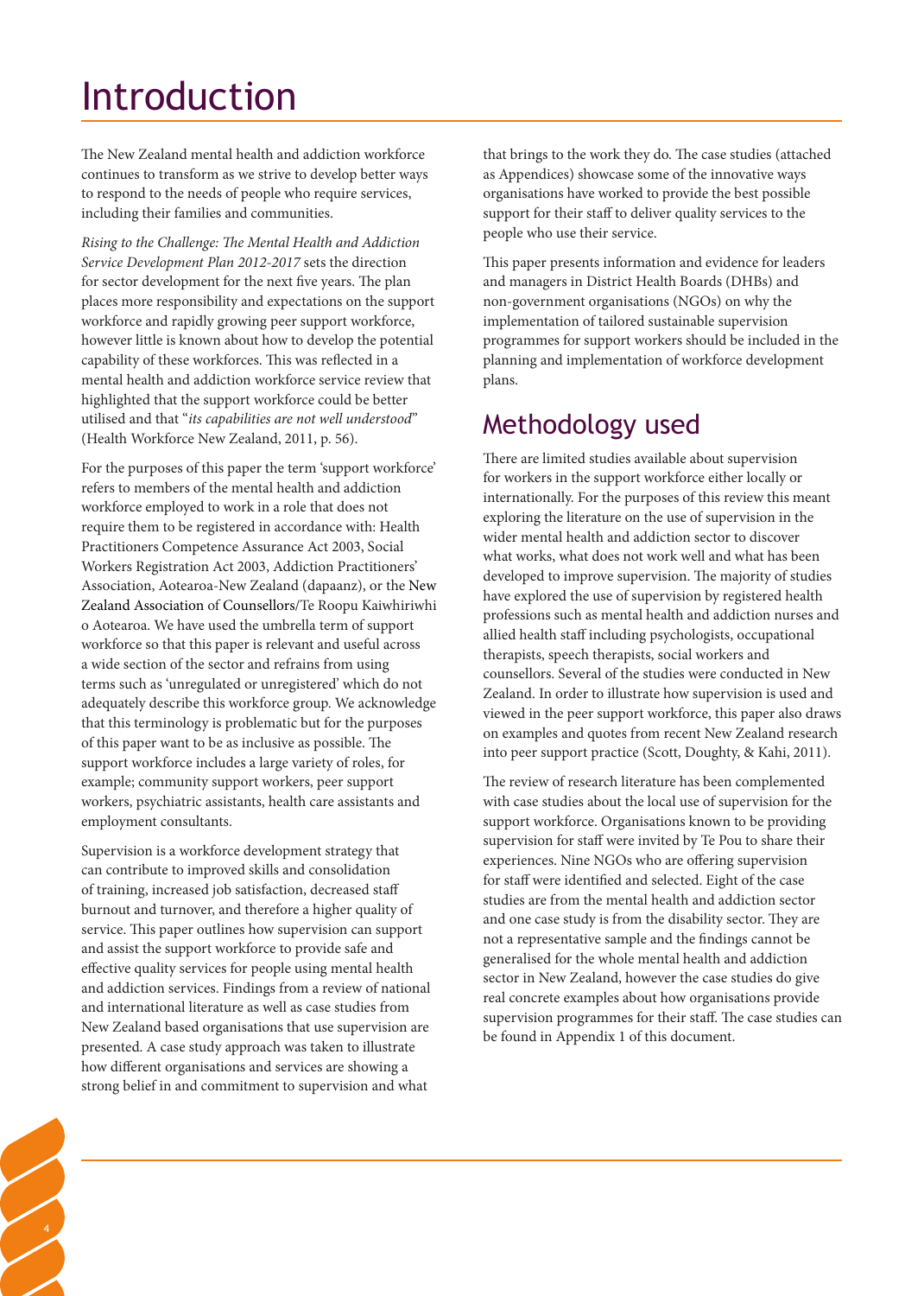# Background

As a result of changing demands the mental health and addiction workforce is transforming. Phrases such as 'task shifting' or, in the New Zealand context, 'substitution' and 'refocusing' are appearing. Task shifting is defined as "delegating tasks to existing or new cadres with either less training or narrowly tailored training" (Fulton, Scheffler, Sparkes, Auh, Vujicic & Soucat, 2011, p.1). This is seen as a promising policy option to increase productive efficiency in the delivery of health care services, increasing the number of services provided at a given quality and cost. Substitution describes a similar concept where other roles are developed for specific functions which require briefer training periods and supervision is provided for these roles from the existing workforce (Ministry of Health, 2012; Health Workforce New Zealand, 2011).

The support workforce is increasingly required to do tasks that were previously carried out by registered health professionals. This includes supporting people with complex needs and therefore carries a greater level of responsibility and risk. These risks are compounded if the support worker is also not culturally competent and trained in cultural engagement for population groups such as Pacific and Maori. Supervision can assist the support workforce to respond to changes in the way they are required to work. Done well it will help ensure a high quality service is provided to people and their families and whanau who use services while also identifying and managing any risk and safety issues.

One of the most significant developments for the support workforce is that of the growing peer support workforce (Mental Health Commission, 2010; Health Workforce New Zealand, 2011). Peer support workers have their own lived experience of mental health and/or addiction issues which informs and enhances the work they do. They are an important part of the mental health and addiction workforce and are crucial to ensure that service user needs are not overlooked (Mental Health Commission, 2010).

The ideology of peer support work is that it is not 'expert driven'. Peer support is person-centred and underpinned by recovery and strength-based philosophies. The life experience of the worker creates common ground from which the trust relationship is formed. Empowerment, respect, empathy, hope and choice along with mutuality are the main drivers in purposeful peer support work. The course of the relationship is directed by the peer rather than by the peer supporter (Scott, et al., 2011). Peer support workers are part of the wider service user/consumer workforce, which also includes roles, such as consumer advisors, auditors, trainers, and advocates. Peer support workers are part of the support workforce.

# Demographic profile

The support workforce is large and there is limited accurate current data about it. Many (but not all) are employed by NGOs and work in community-based mental health and addiction settings. The NgOIT 2007 workforce survey (Platform Trust, 2007) provided information and analysis about the NGO mental health and addiction support workforce, dividing this workforce into four distinct group; support service, administration, clinical services and complementary/alternative medicines. Whilst not fully representative of the NGO or mental health and addiction sector, the NgOIT survey does give some insight into the demographic profile and education background of some of the self-identified support workforce employed by NGOs in New Zealand. DHB data on this workforce is not currently available.

Altogether, 1833 people working within 212 organisations responded to the survey. The support service workforce (56.1 per cent) was the largest group to respond to the survey. The 1022 people who worked in support services (see Appendix 2 for a full list of the support service roles) identified themselves with the following ethnic groups:

## **Table 1.** *Ethnicity of the support workforce participants*

| NZ European | Maori | European | Pacific | Asian           | Other |
|-------------|-------|----------|---------|-----------------|-------|
| $\%$<br>61  | 22 %  | $7\%$    | $5\%$   | $\frac{1}{2}$ % | 2%    |

*Note.* Adapted from *NgOIT Workforce Survey* (Platform Trust, 2007)

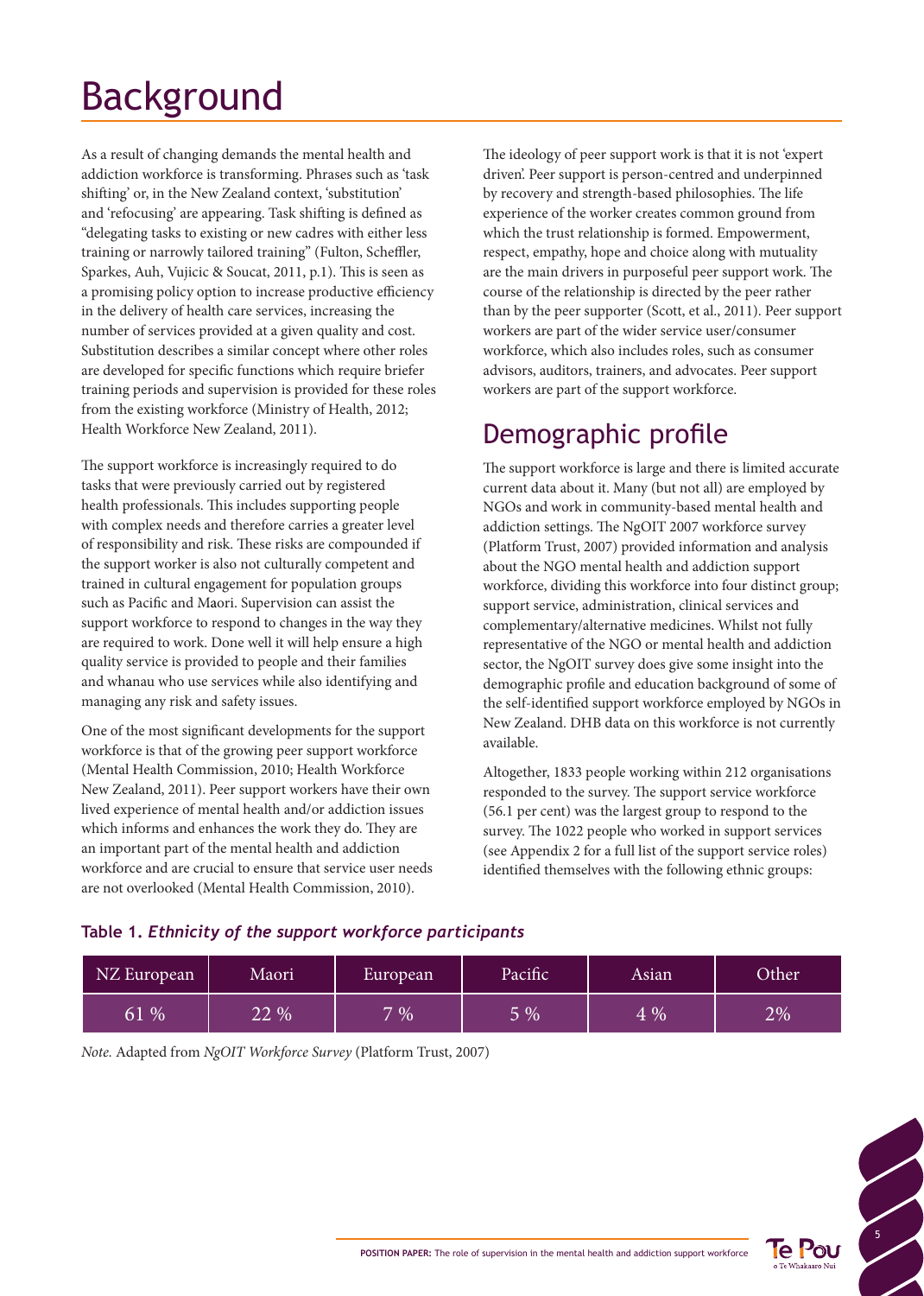More than two thirds (77 per cent) of the respondents within the support services had a tertiary qualification (see Table 2)

| No formal<br>qualification | Fifth Form<br>(Year 11)<br>qualification | Sixth Form<br>Year 12)<br>qualification | Seventh<br>Form<br>Year 13)<br>qualification | Undergrad.<br>certificate or<br>diploma | <b>Bachelors</b><br>Degree | Post<br>graduate<br>qualification | <b>Masters</b><br><b>Degree</b> | PhD/<br>Doctorate |
|----------------------------|------------------------------------------|-----------------------------------------|----------------------------------------------|-----------------------------------------|----------------------------|-----------------------------------|---------------------------------|-------------------|
| $10\ \%$                   | 5 %                                      | $5\%$                                   | 3%                                           | 52%                                     | 15 %                       | 7%                                | $3\%$                           | $0\%$             |

**Table 2.** *Qualification of support services group*

*Note.* Retrieved from "NgOIT Workforce Survey" by Platform Inc., 2007, Wellington.

17 per cent of the support services group reported that, they had a professional health registration. Altogether, 287 people (28.1 per cent) working in support services had completed the National Certificate in Mental Health.

As can be seen from Table 2 the terms 'unskilled' or 'unqualified' workforce that are sometimes used to describe this workforce are misnomers. It is also worth noting that given the length of time some people are part of this workforce, it is likely that they have high levels of skill acquired through learning on the job.

# The support workforce and supervision

It is evident that even though qualification levels are high, the complexity and expectations of this workforce are increasing and therefore targeted investment in supporting this workforce is required. *"There has been less investment in the support workforce when compared with clinical services and this may need to be reviewed to ensure training and development programmes are 'fit for purpose"* (Mental Health Commission, 2010, p. 15).

Supervision is acknowledged as a workforce development strategy that can contribute to improved skills and consolidation of training, increased job satisfaction, decreased staff burnout and turnover, and therefore higher quality of service (Roche, Todd & O'Connor, 2007).

*Let's get real,* the Ministry of Health's framework which describes the essential knowledge, skills and attitudes required for all people working in mental health and addiction services, lists supervision as a performance indicator under the Real Skill: Professional and personal development. It states that "*every person working in a mental health and addiction treatment service actively reflects on their work and practice and works in ways that enhance the team to support the recovery of service users***"** (Ministry of Health, p 29, 2008). All staff should reflect on their own practice to identify strengths and needs, understand and engage in supervision, seek and take up learning opportunities. Managers and leaders need to ensure that organisational systems and processes are in place to enable staff to meet these skills.

As the case studies show, some organisations have implemented comprehensive supervision programmes for all of their staff which includes staff employed into support worker roles.

6

## What is meant by supervision?

In many cases the way supervision is applied within an organisation depends on the nature of the work and the regulations that govern the way members of a particular profession must practice.

There are a range of definitions and types of supervision. There is no "one size fits all" which will suit all workers, disciplines, roles, managers and leaders and services in the mental health and addiction sector and supervision types will have to be tailored to fit the organisation. This can depend on the supervisee's work role, experience, cultural background and values and location of the service (Te Pou, 2009). Figure 1 (page 7) describes the different types of activities related to supporting the mental health and addiction workforce. For the purpose of this paper we have focussed on professional and clinical supervision, however further information about the other types of supervision reflected in Figure 1, can be found in *Professional supervision guide for nursing leaders and managers* (Te Pou, 2011a).

All models of supervision contain a process for reflection, feedback and guidance relating to work practice. Organisations may utilise different types of supervision depending on their requirements. Supervision is often seen to have two core purposes: To enhance professional development and to provide compliance and performance monitoring.

For all New Zealand organisations, supervision linked to work direction and monitoring such as line management supervision is connected with a need for compliance with employment legislation. The Employment Relations Act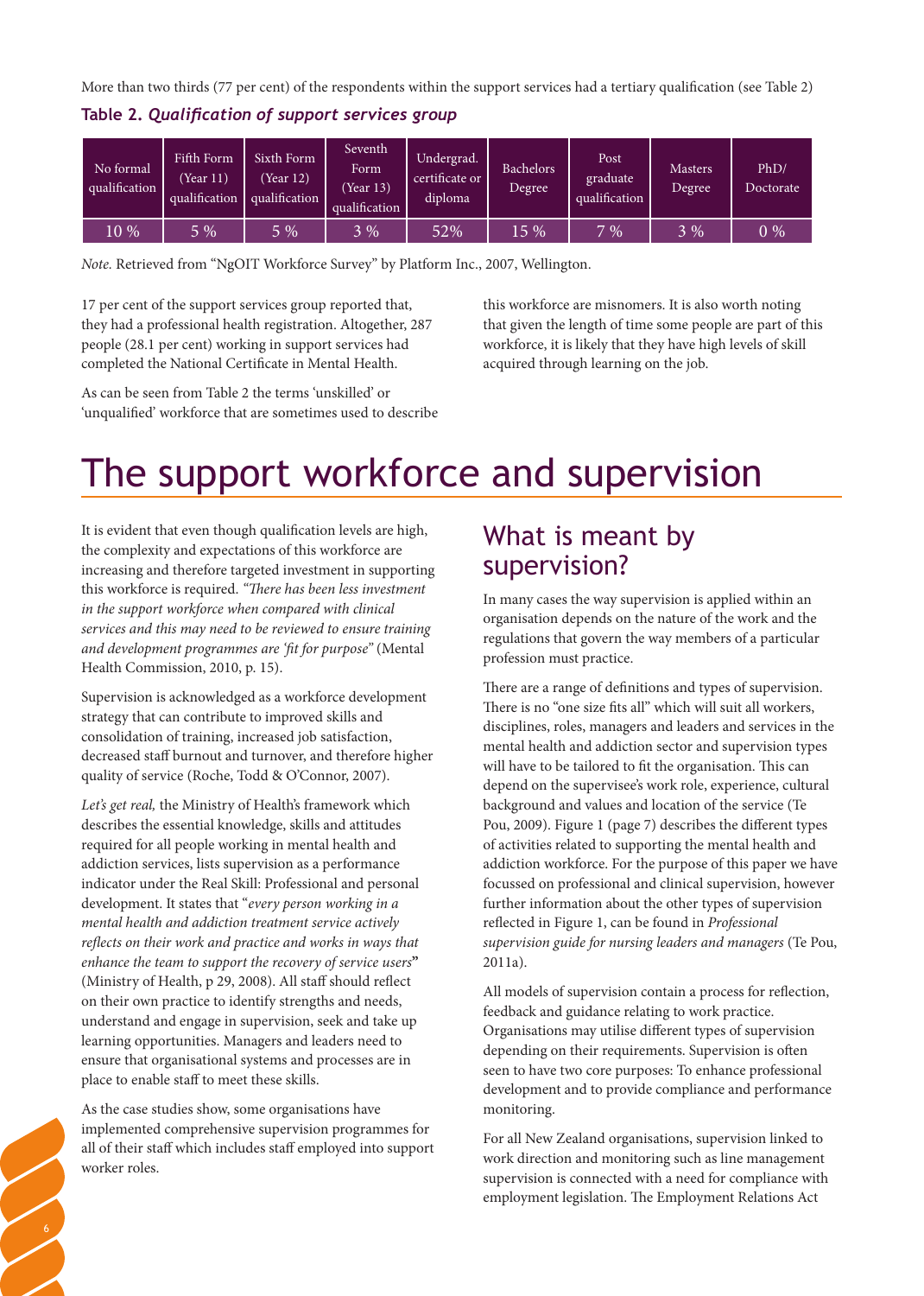#### **Figure 1.** *Types of supervision and other professional development activities*

## Preceptorship

Educative – facilitates transition from student to newly qualified practitioner.

#### Mentoring

Voluntary and informal relationship between mentor and mentee which provides guidance and support.

#### **Management or line-management supervision**

Hierarchical reporting process which is concerned with the evaluation and appraisal of all aspects of a supervisee's performance. Manager determines the relationship, sets the agenda of that relationship and monitors staff member's performance to meet goals (Roche, Todd & O'Connor, 2007; Te Pou, 2011).

#### **Supervision (Direction of work)**

Active process of directing, guiding, monitoring and evaluating activities performed by another person. Supervisee works under the direction of the supervisor (adapted from Nursing Council of New Zealand, 2011). It is also defined as "the monitoring of, and reporting on, the performance of a health practitioner by a professional peer" (Health Practitioner Competency

## Types of Supervision

#### **Professional supervision**

**Coaching** 

Short-term, goal-directed relationship; teaches a specific skill or skills relevant to worker's role.

Focused on developing supervisee's skills, understanding and abilities; understanding of the professional and ethical requirements of practice; and ability to cope with emotional effects of the work (Te Pou, 2011).

#### **Clinical supervision**

Assurance Act, 2003, p. 18).

Focused on developing the supervisee's clinical role and performance. Is concerned with quality control, assessment of the supervisee's knowledge, roles, attitudes, beliefs and skills, with the potential for feedback to the management (Roche, Todd & O'Connor, 2007).

#### Cultural supervision

#### Performance appraisal

Manager evaluates worker's job performance and sets goals for the following year.

Clinical/caseload review

Involves each person in a multidisciplinary team. Focuses on challenges and goals of the service user.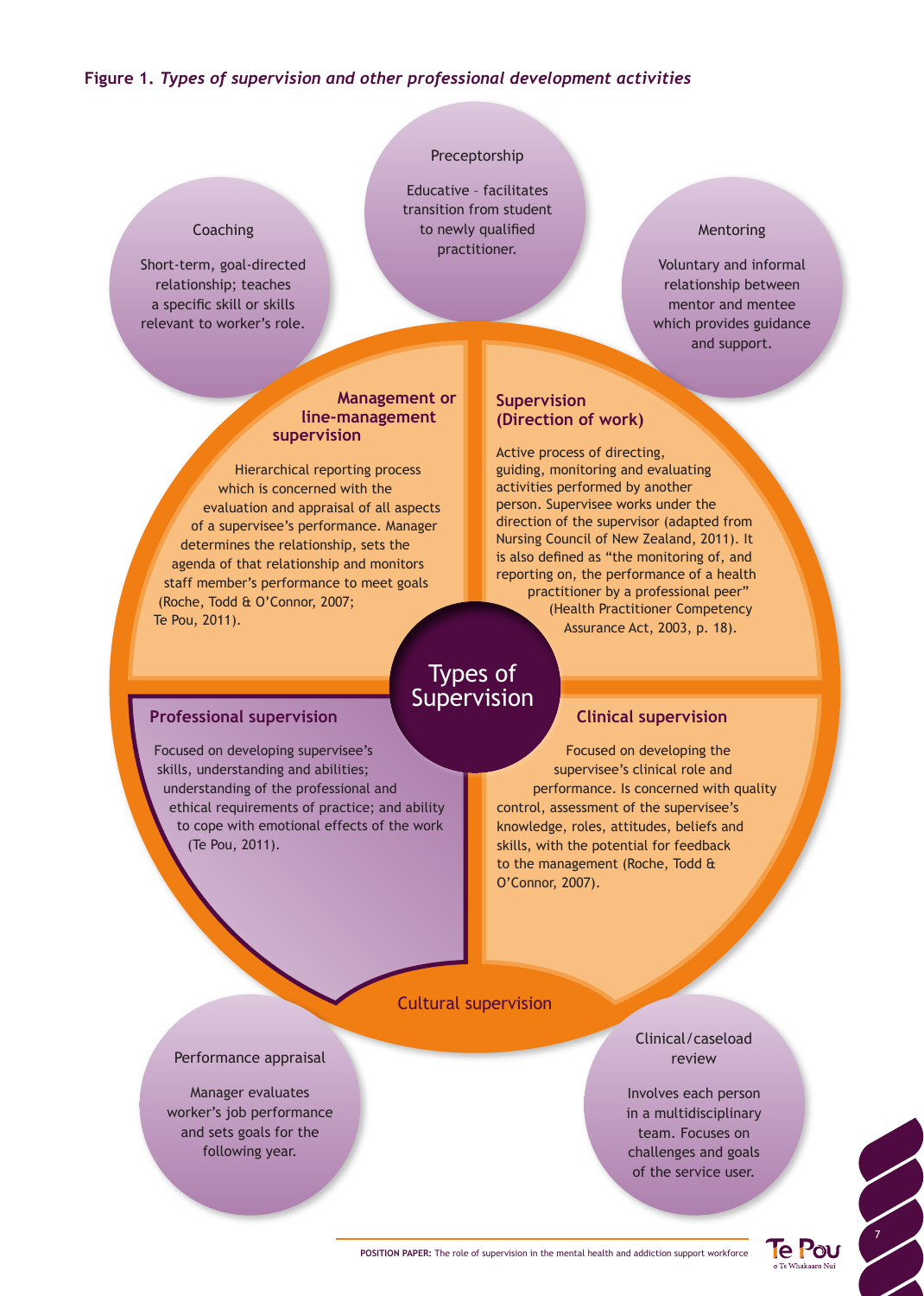2000 and Health and Safety in Employment Act 1992 both outline expectations relating to the employers responsibility to create a workplace environment where the employee understands the responsibilities of their role, has the tools they need to carry out their work and receive adequate training and supervision to reduce the likelihood of harm while at work.

Supervision can play an important role in fostering the good faith relationship between employer and employee. Being a good employer means a commitment to provide the right tools to enable employees to do their job, and investing in their development with care for their wellbeing.

Good supervision supports workers to reflect on their own practice and cope with work stress and pressure. This is particularly important for the mental health and addiction workforce, which has characteristically high levels of burnout, low morale, dissatisfaction and staff turnover (Spence, Wilson, Kavanagh, Strong, & Worrall, 2001; Davidson, Bellamy, Guy, & Miller, 2012). Although supervision from line managers or supervisors in the workplace can address these needs, professional supervision from other trained supervisors in the field supports employees to enhance their resilience and ability to cope with the job while maintaining best practice.

Ideally it is better if a line-manager does not take the role of the supervisor (Roche et al., 2007). A supervisor outside of the immediate team can establish a different type of relationship with the supervisee compared to a line-manager or team leader. The supervision sessions can create a space where the supervisee is not being judged for emotional responses and does not have to fear retributions. A trusting relationship between supervisor and supervisee is necessary for supervision to work well. A lack of trust can undermine and influence what is being shared in the sessions (Sutcliffe, 2006).

Having the manager or team leader present can change the dynamic and supervisees often feel less confident sharing information which could potentially impact on their performance appraisal. Supervisees might monitor their responses out of concern about possible negative consequences. Supervision provided by management can also be perceived as a management tool which involves checks on performance and work quality (Spence et al., 2001; Sutcliffe, 2006).

## **Service user and peer support work supervision**

Service user and peer support workers have a unique position in mental health and addiction services. Nearly every service user and peer role requires some disclosure of the personal journey of the worker with respect to their experience of mental health and/or addiction

8

issues, recovery and resilience building. While there is no legislative requirement for professional supervision, it is especially relevant for this part of the workforce. Over the last five years the supervision capacity of this workforce has increased with many workers and managers now having been trained in professional supervision, peer- to-peer supervision and group supervision. Currently the National Association of Service User Supervisors is being formed (Carolyn Swanson, Te Pou, personal communication, February 11, 2013)

### **Cultural supervision**

Cultural supervision can be provided as part of any other type of supervision or in addition to it. Cultural supervision may be provided by someone from the same ethnic group or from a different ethnic group as the supervisee, depending on practice setting and supervisee need in relation to the people using their services. This will *"provide a supportive context to manage complex cultural issues and to ensure safe practice and culturally appropriate behaviour*" (McKenna, Thom, Howard & Williams, 2010, p. 268). Cultural supervision can include kaupapa Maori supervision and Pasifika supervision which may be provided by Maori kaumatua and Pacific matua.

Cultural competence can also be discussed and developed during professional supervision and aims to help supervisees' to understand their own culture and the impact this may have on others; to develop awareness and knowledge of bicultural aspects of New Zealand; and to develop an awareness and knowledge of other cultural groups in New Zealand (Te Pou, 2011a).

#### **Local NGO example:**

Supervision for all staff has always been available and is seen as key to supporting staff who work with a number of people with complex needs. The vision of Barney Cooper, Executive Officer is to have *"185 reflective practitioners. Supervision gives us a professional framework for all staff to use for reflection and developing their professional practices which in turn should lead to better outcomes for the people*". *Community Care Trust (Case Study 1)*

## Professional supervision

Professional supervision covers all aspects of a supervisee's role, including clinical, academic, management and leadership. The term professional supervision is often used interchangeably with clinical supervision. While professional supervision is more inclusive, clinical supervision focuses mostly on clinical practice (Te Pou, 2011a).

The distinction between professional supervision, clinical supervision and line management supervision are often blurred. A distinction between professional supervision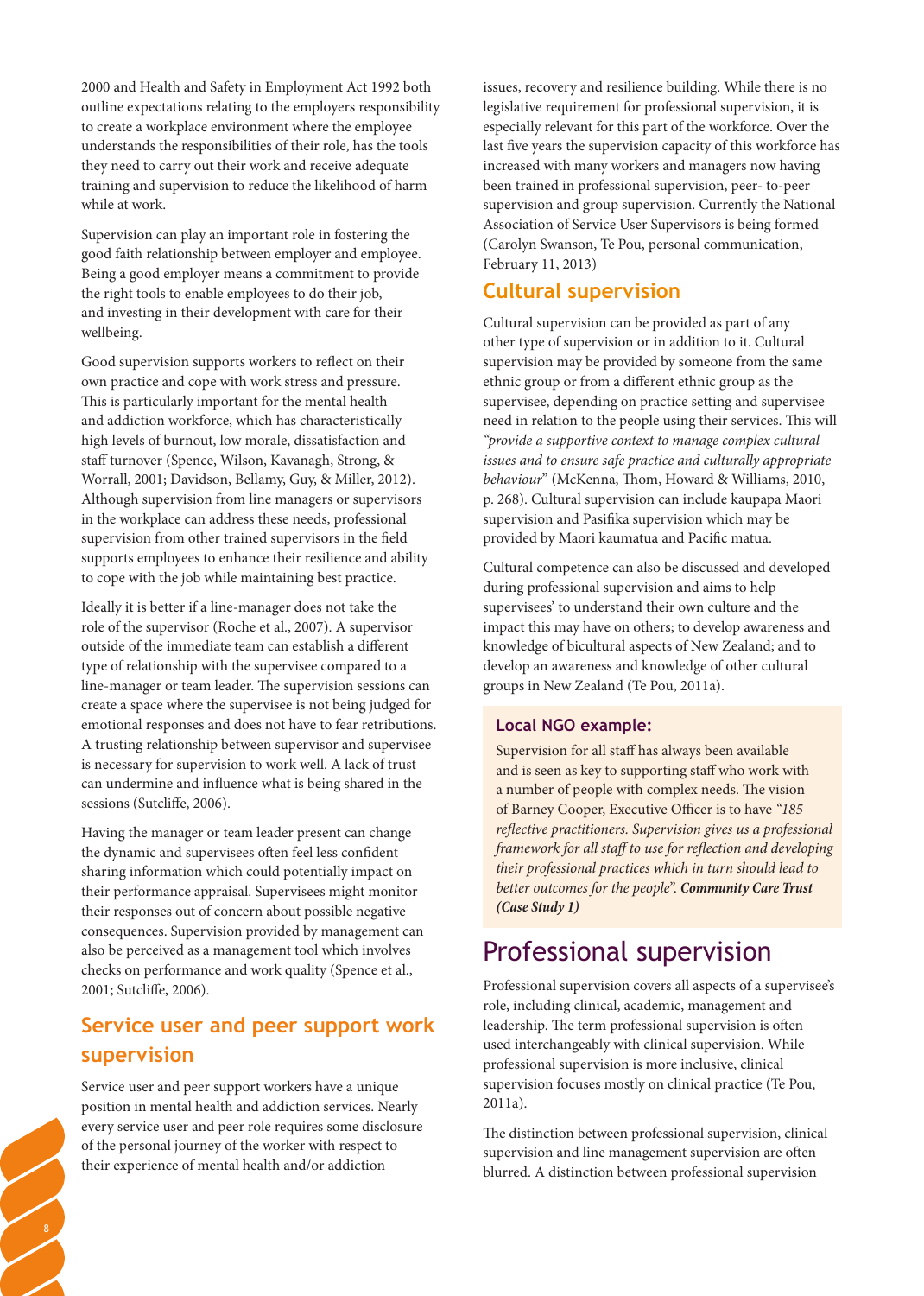and clinical supervision on one hand and line management supervision on the other is important. Differences lie in the function and purpose as well as in the interaction and relationship of each form of supervision (Roche et al., 2007; Te Pou, 2011a). There are overlaps around professional practice appraisal and professional development. It is beneficial to choose a model of supervision which minimises power issues and ensures that priority is placed on skill and professional development (Roche et al., 2007).

Ideally supervision is part of a supervisee's professional development plan. The negotiation of a supervision working agreement is also very important. A three-way negotiation and triadic contract between organisation, supervisor and supervisee has the benefit that all parties can agree on the terms of the contract and define boundaries and confidentiality of information sharing together. Supervision also extends beyond the supervisor/ supervisee relationship to the organisation in terms of responsibility and accountability. Service demands, employer expectations and power relationships are facets of supervision and need to be recognised by all three involved parties and negotiated and defined in the supervision agreement (Flintoff & Flanagan, 2010).

#### **Local NGO example:**

*Supervision has always been an important component to keeping staff safe and supported. Benefits include supporting staff to maintain a good work life balance, develop a range of valuable skills for example; conflict resolution, debriefing of difficult situations, education about medications and side effects, all of which help to increase the staff kete of skills and knowledge. Northpoint Services Trust (Case Study 2)*

Supervision is viewed as "*a formal, collaborative process involving mutuality and reciprocity, with influences moving both ways, consciously and unconsciously, and monitoring, developing and supporting staff in their roles as therapists". Odyssey House Trust (Case Study 3)*

## Forms of supervision

Different forms of supervision include one-to-one supervision, group supervision, peer professional supervision, internal supervision, external supervision and distance supervision.<sup>1</sup>

### **One to one**

One-to-one professional supervision is the most common form of professional supervision. The supervisor can be someone from the supervisee's team, someone outside of the team but from the same organisation or someone outside of the organisation. One-to-one supervision can

happen through personal meetings or long-distance meetings using technology such as video conferences, Skype, email or telephone for the sessions (Te Pou, 2011a).

The use of long distance supervision can be advantageous for people living in rural areas, but can also make it more difficult to establish a relationship or good rapport with the supervisor (Roche et al., 2007).

#### **Peer one-to-one**

Another form is peer one-to-one or peer-to-peer supervision, where both participants share the role of supervisee and supervisor. Peer supervision in this context refers to the non-hierarchal supervision relationship between colleagues. It mirrors the shared power approach of purposeful peer support and has been in use as a supervision model in its own right for many years (Te Pou 2011a).

### **Group supervision**

Group supervision can be either facilitated in a peer group, can be led by a facilitator from the same or another discipline (cross-discipline) or be long-distance, using technology i.e. Skype, email or telephone for the sessions.

Supervisors for the group supervision sessions can also be from the supervisees' team, external to the team, from the same organisation or external to the supervisees' organisation (Te Pou, 2011a).Group supervision is one strategy to minimise resources involved in providing effective supervision, without compromising its quality. White & Winstanley (2006) found that there are no significant differences in outcomes between one-toone supervision and group supervision. Costs can be significantly reduced by implementing group supervision, as it can reduce the number of sessions needed and the time supervisors need to prepare for the session. The provision of group sessions does however need to be carefully balanced with challenges such as all staff being unable to attend at the same time, and some staff feeling unable to raise and resolve specific issues in a group setting.

#### **Local NGO examples:**

*"Community support workers are able to access regular internal supervision from within the team they work in and also external supervision for one hour per month. Flexibility is applied if a staff member requires additional supervision for example, if a serious issue has arisen at work. At present the external supervision is also able to provide additional support for staff regarding the impact of the earthquakes on their lives". Stepping Stone Trust (Case Study 4)*



<sup>1</sup> Adapted from the Professional Supervision guide for Nursing Leaders and Managers, Te Pou, 2011.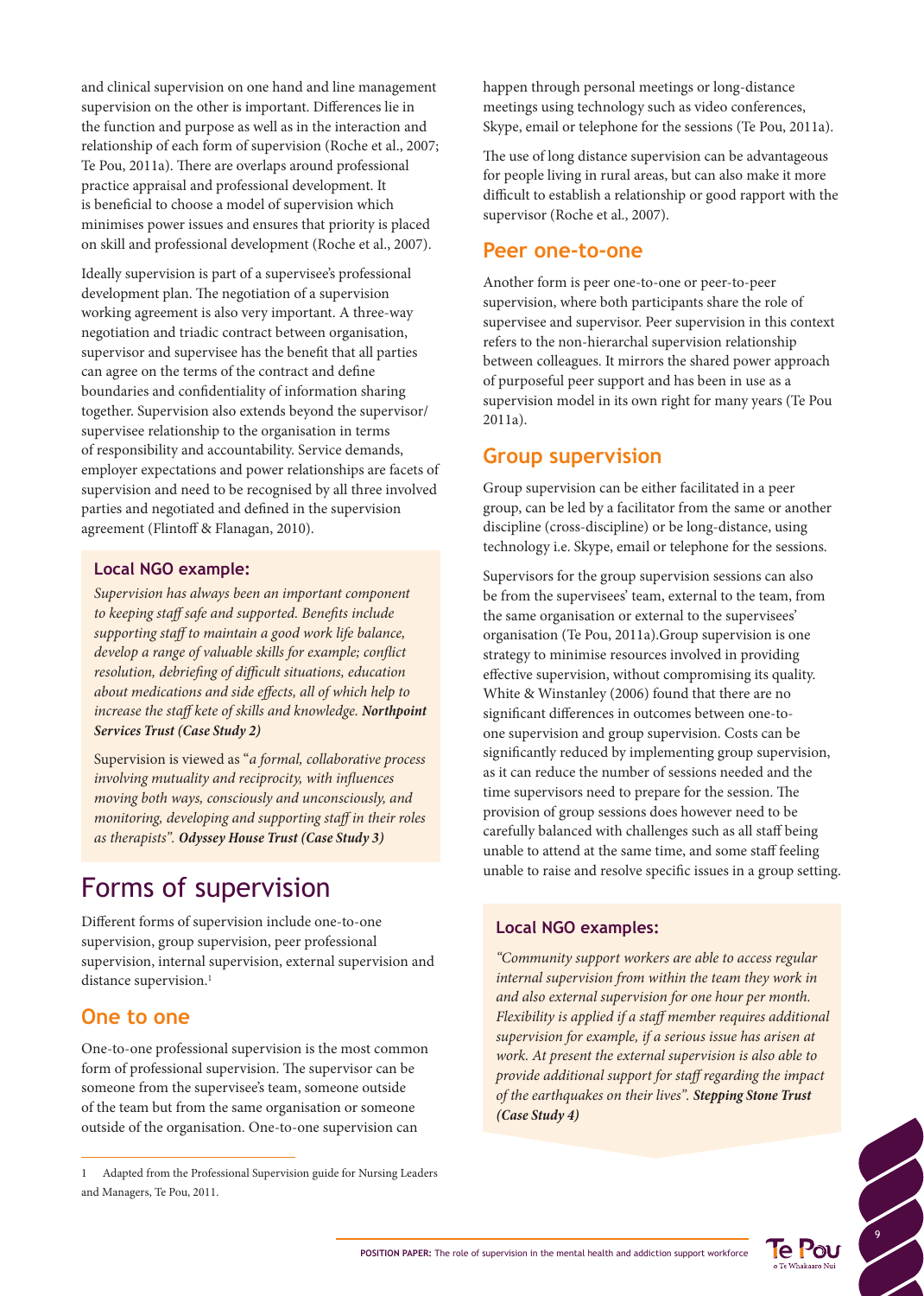*"All staff working to support the recovery of people experiencing mental health problems, or who supervise those staff, participate in regular professional supervision and understand the reasons for this. The type of supervision engaged in depends on the role of the employee". Mind and Body Consultants Ltd. (Case Study 5)*

Supervision was introduced in 2004 and is defined as *"a formal process that contributes to enabling staff to develop their knowledge and competence pertinent to client-led, person-centred, evidence-informed and outcomes focused practice"* Supervision also provides staff the opportunity to reflect on and improve their own practice in order to support them to achieve the outcomes that they care about*. Richmond Services Ltd. (Case Study 6)*

## Benefits of professional supervision

Only a few studies have been done on the usefulness of supervision for the support workforce and sample sizes were small. Nevertheless, we argue that the findings from other studies of the use of supervision by health workers can be applied to the support workforce. Like registered health workers, support workers work closely with people. Therefore, it is likely that support workers will receive similar benefits from supervision as those experienced by registered health workers. More research is needed to examine the specific benefits of supervision for support worker roles in New Zealand.

#### **Local NGO example:**

**Stepping Stone Trust** believes that there are a number of benefits to making supervision an inherent part of the service. In their opinion supervision *"lowers turnover, reduces incidences of staff burnout, increases capability of staff who may be presented with new or unusual situations in their work. External supervision provides a neutral environment for staff to share their challenges without feeling exposed—where they feel safe and supported to learn from their experiences*." *(Case Study 4)*

The evidence base for the benefits of supervision for registered health workers is strong and has been extensively researched. The findings from the evidence review have been categorised into themes: the benefits for professional development of staff, safe ethical practice, benefits for service users and wellbeing of staff.

### **Professional development**

Supervision has shown positive influence on learning, knowledge and skills development.

#### Supervision:

- consolidates and maintains training and skill development- training supported by supervision in the workplace is more effective than training alone (Strong et al., 2012; Schoenwald, Sheidow, & Chapman, 2009; Kavanagh, Spence, Wilson, & Crow 2002; Wheeler & Richards, 2007; Spence et al., 2001; Kavanagh, Spence, Strong, Wilson, Sturk & Crow, 2003).
- integrates theoretical and practical knowledge and the application of acquired skills and knowledge in a more consistent way (Ministry of Health, 2010; Wheeler & Richards, 2007).
- is critical to the effective, sustainable implementation of evidence-based practices and approaches in community settings (Accurso, Taylor & Garland, 2011) and clinical settings (Schoenwald et al., 2009).
- reviews, improves and develops professional practices through on-going learning (Strong et al., 2012; Wheeler & Richards, 2007; Davidson et al., 2012, Spence et al., 2001)
- enhances staff performance (Ministry of Health, 2010; Wheeler & Richards, 2007) and efficiency (Wheeler & Richards, 2007; Koivu, Saarinen & Hyrkäs, 2012).

#### **Local NGO example:**

**Pai Ake Solutions Ltd** believe that the benefits of having staff engage in supervision means they gain staff who rapidly develop into broad thinkers, who are multi-skilled, and are more satisfied with their jobs. The high level and broad nature of supervision increases the likelihood that staff will go onto further education and development.

### **Safe ethical practice**

Working safely with robust ethical decision-making processes is an important consideration as work by support workers is often done on a one-to-one basis without direct oversight from management or other staff (Sutcliffe, 2006). Supervision provides a quality control tool which includes the safety of service users and workers and accountability to all stakeholders. By talking with supervisees about their work, supervisors can get a good idea about the supervisee's practices, attitudes, values and decision-making processes.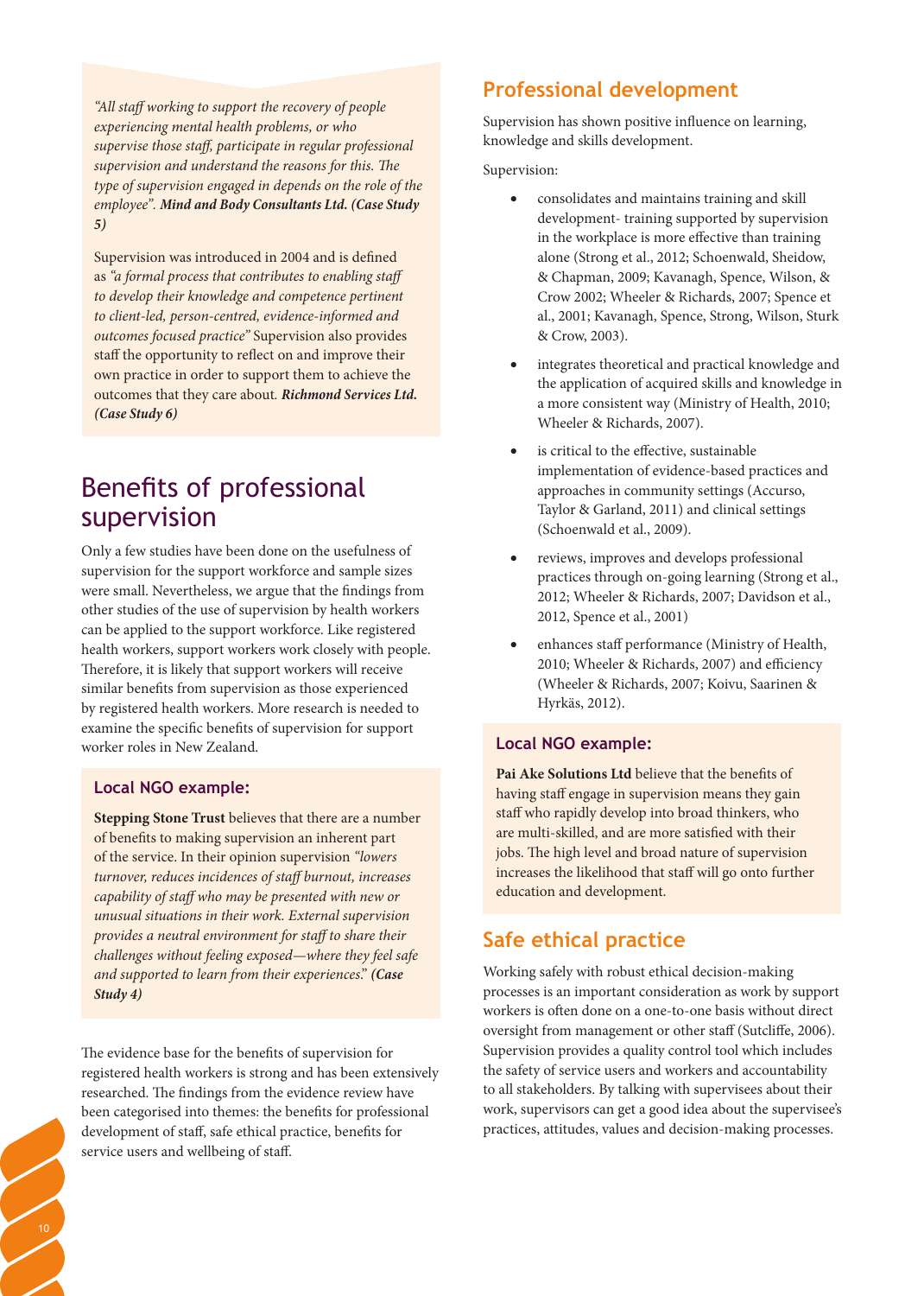#### Supervision:

- ensures and maintains the service quality and professional standards (Strong et al., 2012; Davidson et al., 2012; Koivu et al., 2012; Hyrkäs, Appelqvist-Schmidlechner & Haataja, 2006).
- reduces risk and errors in professional practice (Strong et al., 2012).
- protects service users and workers by providing boundaries for the support worker role (Sutcliffe, 2006).

#### **Local NGO examples:**

WALSH Trust is committed to providing supervision for their staff and view supervision as a necessary requirement to provide good organisational support for staff to practice safely, ethically and professionally. Supervision provides staff with an opportunity to achieve and maintain the essential skills level of the competencies for support workers which are based on *Let's get real* (Ministry of Health, 2008) and the Health and Disability Service Standards. Supervision also plays a key role in the health and safety of staff as an additional support than can be provided to minimise stress in the workplace and help maintain a healthy workplace. Providing and supporting staff to engage in regular supervision also sends a message to staff that their work is valued and shows that the service appreciates that at times work is challenging*.* WALSH Trust provides staff with access to a skilled supervisor to talk through issues arising from practice to help their staff to be the best they can be. Supervision supports staff to demonstrate reflective practice by providing time to reflect on their practice and discuss their underlying ethics, values, attitudes and other issues. *"It really guides their practice and is essential to the true development of really good support workers". (Case study 8)*

**Odyssey House Trust** considers supervision to be concerned with:

- building the relationship between the employee and client, to enhance its therapeutic effectiveness
- strengthening the relationship between employee and supervisor, in order to enable the employee to develop his or her professional identity through reflection, which is both constructively critical and supportive
- clarifying issues that pertain to the clinical programmes
- ensuring that ethical and practice standards are maintained throughout the clinical programmes.

*(Case study 3)*

### **Service user outcomes**

The evidence base about the impact of supervision on service user outcomes is very small, but growing. Most research on supervision has not systematically assessed service user improvement (Lambert & Hawkins, 2001; Callahan, Almstrom, Swift, Borja, & Heath, 2009; Roche et al., 2007; Wheeler & Richards, 2007; Davidson et al., 2012; Freitas, 2002).

The ultimate aim of supervision is to improve practice and the service provided to service users while managing any risk. The process and practices of supervision are designed to develop and improve skills, knowledge, attitudes, competencies and practice (Spence et al., 2001). A valid assumption is that better practice will result in improved service user outcomes (Roche et al., 2007; Freitas, 2002; Spence et al., 2001). However, demonstrating this casual chain empirically has been challenging.

Nevertheless, the limited data available provides some tentative evidence that supervision can play an important role in facilitating high-quality clinical practice among health professionals, and is likely to be a significant factor in enhancing positive outcomes for service users (Spence et al., 2001).

Study findings show that supervision can:

- improve people's outcomes by promoting more effective therapeutic environments, endorsing more effective treatments and reducing readmission in the alcohol and other drugs field (Roche et al., 2007).
- contribute to significantly greater service user outcomes if the supervisee follows supervisor's adherence to multi-systemic therapy principles (Schoenwald et al., 2009). Similarities between the theoretical orientation of supervisor and supervisee can contribute to changes in service user outcomes (Callahan et al., 2009).
- increase problem solving and supervisor empathy which likewise results in improved service user outcomes (Callahan et al., 2009; Spence et al., 2001).
- contribute to a higher service user attendance rate in therapy sessions. Service users attended therapy sessions more often with therapists who received more frequent supervision (Spence et al., 2001).
- ensure that health workers are less distracted by their own emotions and prevents this influencing the service user processes in the context of counselling work. The emotional support from supervision can impact directly on client work in a positive way (Wheeler & Richards, 2007).

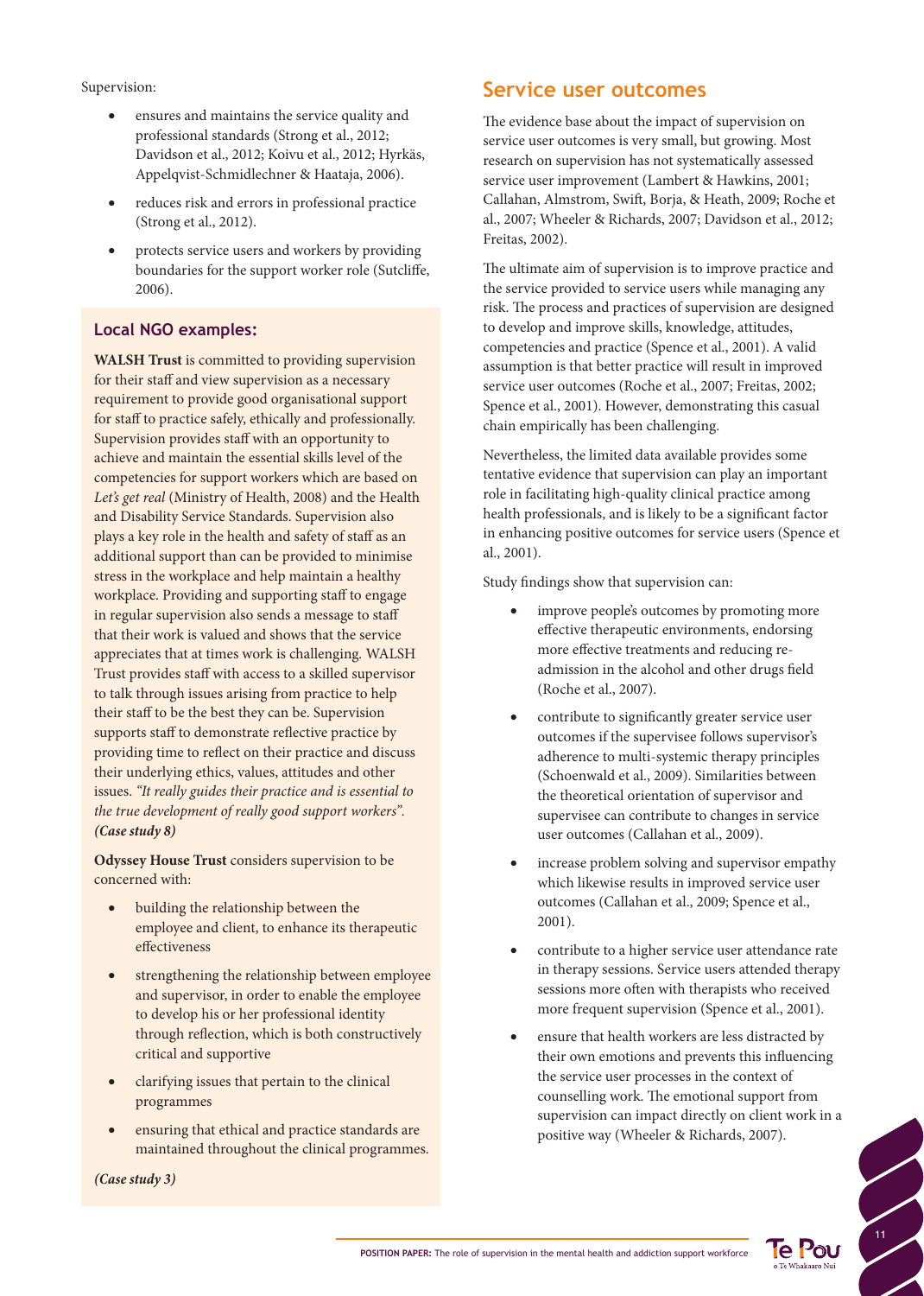## **Wellbeing of staff**

Stress is a significant problem for staff in mental health and addiction work. Job satisfaction is the lowest and burnout rates the highest for mental health workers in comparison to other health workers (Hyrkäs, 2005). Supervision helps staff to cope with stress and burnout and has a positive influence on job satisfaction and morale. (Scott et al., 2011; Kavanagh et al., 2002; Strong et al., 2012; Koivu et al., 2012; Hyrkäs, 2005; Hyrkäs et al., 2006).

In terms of job satisfaction, morale and wellbeing, supervision can:

- Decrease burnout (Koivu et al., 2012; Hyrkäs, 2005). Koivu et al., (2012) reported that female general hospital nurses receiving supervision still had the same high job demands, exhaustion, cynicism and issues around integrating private and work life, but fewer burnout syndromes and lower ratings of professional ineffectiveness than non-participants.
- Increase job satisfaction and morale (McKenna et al., 2010; Kavanagh et al., 2002; Ask & Roche, 2005; Hyrkäs, 2005; Hyrkäs et al., 2006) and decrease staff turnover and absenteeism, and improve retention (McKenna et al., 2010; Ask & Roche, 2005; Kavanagh et al., 2003).
- Provide reassurance and encouragement (Kavanagh et al., 2002) and increase the feeling of support and wellbeing (McKenna et al., 2010;

Strong et al., 2012; Koivu et al., 2012).

- Increase the confidence, self-esteem and empathy of supervisees (Wheeler & Richards, 2007; Kavanagh et al., 2003).
- • Increase the supervisee's commitment to the organisation and increase positive perceptions of teamwork (Koivu et al., 2012).
- Increase the ability to build and maintain stronger working relationships (Wheeler & Richards, 2007; Davidson et al., 2012).

#### **Local NGO example:**

Supervision is accepted as an essential part of the human resource policies and procedures at **Te Whare Mahana**. It is expected that good supervision will increase the personal and professional confidence of staff. Supervision is recognised as a component of professional practice for staff that is essential for effective work. *"We regard all our staff as professionals and supervision is seen as part of professional development. It is also a means of ensuring safe practice and of helping staff to deal with the high stress levels involved in this work. Regular supervision helps prevent or identify the early signs of burnout". (Case Study 9)*

# What can organisations do to support staff to access regular supervision

## **Organisational support**

An organisational policy to support supervision, supervision models and guidelines and clear practice standards are required for the sustainable implementation of supervision. Low organisational support, lack of a supervision culture and low priority for supervision result in unsuccessful supervision implementation (McKenna et al., 2010; Strong et al., 2012; Spence et al., 2001; Kavanagh et al., 2003).

### **Resources and funding**

12

Organisations need to include supervision into their personal development and training plans and budgets to avoid the main barriers to implementation of supervision which are financial constraints, shortages of resources, low staffing levels, high workload and time issues (Roche et al., 2007; Spence et al., 2001; Strong et al., 2012; McKenna et al., 2010). Organisations need to develop a sustainable supervision policy and implementation plan.

## Some of the challenges organisations may face

To gain the full benefits of supervision, it needs to be done well. The employer, the supervisor and the supervisee all have roles to play, and a number of factors need to be considered.

### **Supervision availability and quality**

There can be significant variation in both the practices and quality of supervision (Spence et al., 2001; Kavanagh et al., 2003; Strong et al., 2012; Roche et al., 2007). Organisations need to ensure that the supervision model is appropriate for their workforce and that supervision is offered on a regular basis. The provision of low quality supervision can be counterproductive, as it can lead to an increase in job dissatisfaction (Koivu et al., 2012). The same effect has been identified if supervision is not frequently/routinely available and happens in an ad hoc way (Kavanagh et al.,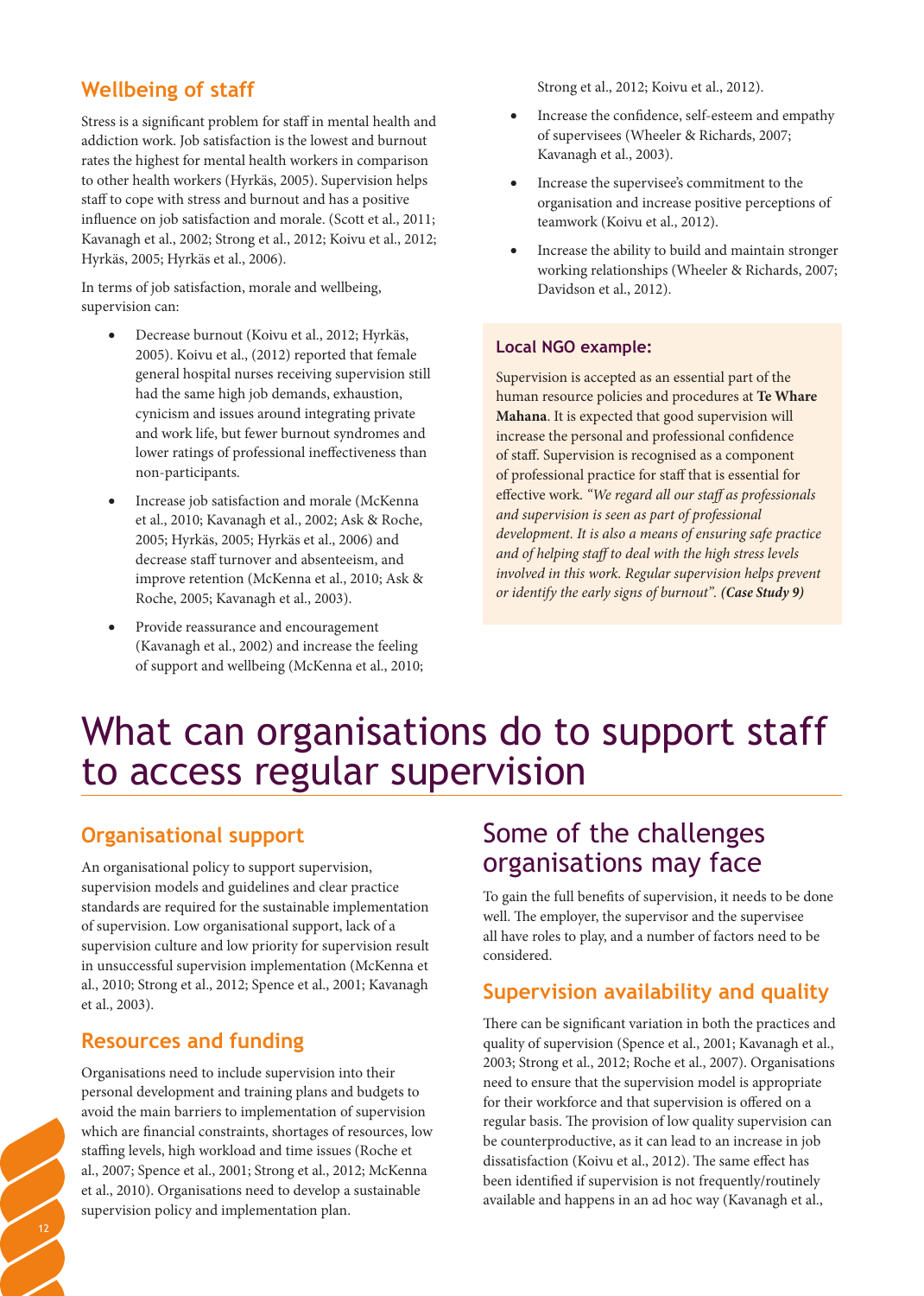2002; Kavanagh et al., 2003; Roche et al., 2007; Strong et al., 2012; McKenna et al., 2010).

The offer and uptake of regular sessions is important for the quality of supervision. A good relationship between supervisor and supervisee is essential for good supervision. This needs time and attention. Having an explicit contract between supervisor and supervisee that is regularly reviewed is recommended. Regularity and consistency of supervision sessions is necessary for the development of a trusting relationship between supervisor and supervisee (Sutcliffe, 2006).

Participants in Sutcliffe's research (2006) stated that teaching supervisees' how to use supervision is an important factor to improve the effectiveness of supervision. The supervisee needs to understand what supervision is and how it can be used. The supervisee needs to develop the ability to self-reflect and be aware of his thoughts and emotions and be able to present these to the supervisor in a fairly succinct way. A better understanding of the purpose of supervision can also take away possible anxiety about the sessions (Sutcliffe, 2006). For more information see the *Professional supervision guide for nursing supervisees* (Te Pou, 2011b).

### **Supervisor availability and quality**

Successful implementation of supervision also depends on the appropriate supervisor. It is important to find sufficiently experienced persons or discipline specific persons with the requisite skill set (Spence et al., 2001; Kavanagh et al., 2003; Strong et al., 2012; Roche et al., 2007; McKenna et al., 2010) and adequate training.

A New Zealand study with mental health support workers found that supervisees felt that a supervisor needed to have specific training, experience and knowledge of the area they work in to provide the support and education needed by the supervisees. Support workers are often the people who spend the most amount of time with the service user and therefore potentially have the most influential relationships. The supervisor needs to have a clear understanding of the support worker's role to be able to provide the boundaries and monitoring of work practice and help to ensure effective and safe work practice (Sutcliffe, 2006).

It is important that managers understand the function of supervision fully. Without that there is a risk they might not value supervision and give it little consideration and time. Different expectations about the purpose of supervision can create dissatisfaction for one or both involved parties (Sutcliffe, 2006). Ideally supervision is embedded in the supervisee's professional development plan.

#### **Local NGO examples:**

One of the challenges faced by **Pai Ake Solutions** is that *"often we may have staff seeking professional supervision in one area of practice, such as counselling, art therapy or social work as this may be part of their current training pathway. However it is a priority of the service that their supervisors are co-existing problems (CEP) capable. This is a problem when there is a small number of CEP capable supervisors available, and even less Maori practitioners who can provide this level of supervision. We have for some staff arranged bi-monthly supervision with different practitioners, as an example an art therapist sees a CEP supervisor one month and an Art Therapy supervisor the next month". (Case Study 7)*

*"Professional external supervision is costly and is a financial challenge when it must come out of existing resources. Furthermore, when supervisees miss a scheduled session, the company must still pay for it. This can also be an indicator of a staff member becoming unwell. Strategies have been put in place to reduce the number of missed appointments so the company can be alerted if a staff member misses a session, but often it must still be paid for". Mind and Body Consultants Ltd. (Case Study 5)*

**Te Whare Mahana** has strategies in place to overcome some of the challenges which can impact on staff accessing regular supervision. At times distance supervision is used via phone or Skype to enable staff to access suitable external supervisors in this isolated community setting. Encouraging staff to prioritise supervision rather than letting it lapse due to other demands is one way of managing time and resource constraints. Team leaders are responsible for monitoring this and ensuring that staff see it as a requirement of the job. Discussing why supervision is important or looking at alternative supervision arrangements such as peer or group supervision can help to encourage staff that are initially adverse to the concept of supervision. *(Case Study 9)*

Accessing appropriately trained supervisors is not an issue however sustaining the current process of supervision being provided by external supervisors is costly and comes from the existing budget. No additional funding is provided to support the workforce to engage in regular quality supervision. *WALSH Trust (Case study 8)*

*"It is not part of Stepping Stone Trust's current contractual requirements to provide external supervision for staff although it had been previously which this service believes may well indicate a devaluing of the role that supervision plays in providing quality services for the people and their families". Stepping Stone Trust (Case Study 4)*

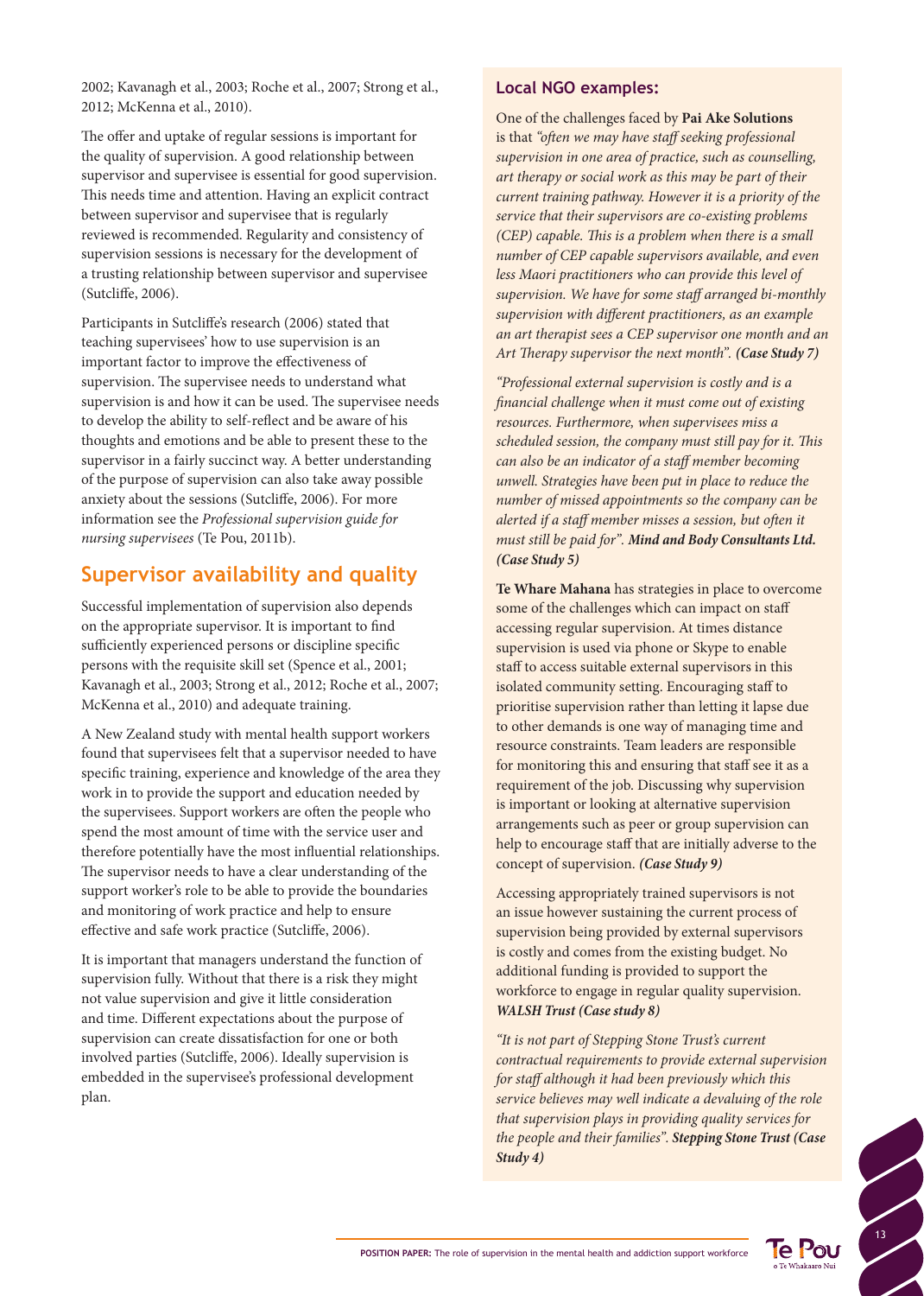# Summary

Support worker access to and engagement in regular supervision has a key role to play in improving the utilisation of the growing support workforce and in particular the peer support workforce, to provide safe quality services to people who use mental health and addiction services.

Evidence drawn from studies about supervision among registered health workers, and themes emerging from a small group of non-government organisations (NGO's) providing supervision for their staff, (which included support workers) show that supervision has a role in:

- developing worker capability
- improving quality of services
- increasing job satisfaction
- decreasing staff burnout and turnover
- developing cultural knowledge

The case studies (in Appendix 1) highlight that tailored supervision programmes are already in place for staff, including support workers, to meet organisational and professional requirements within the NGO sector. As the support workforce grows organisations will need to continue to give due consideration to the investment in sustainable supervision programmes which enable the mental health and addiction workforce to engage in quality regular supervision.

Organisations thinking about developing, implementing, sustaining and/or revising their supervision programmes, policies and procedures will need to consider:

<sup>14</sup>

- reflecting on what they want to achieve by implementing a supervision programme
- prioritising resources to meet the supervision needs of their workforce
- embedding supervision into professional development plans
- • reflecting on the supervision needs of their staff (different roles may require different types, methods and/or forms of supervision)
- • sourcing appropriate, qualified and reputable supervisors who understand the service
- exploring how modern technology can enhance staff access to supervision for example, Skype or video conferencing
- • clarifying the respective roles and responsibilities of the manager, supervisor and supervisee
- developing a process so staff can access cultural supervision when required.

Performed well, supervision can help increase productivity; better identify and manage risk and support all staff to work to the top of their scope. It can facilitate a high quality service being provided to the people and their families and whanau who use mental health and addiction services.

Please visit our website www.tepou.co.nz/supportingworkforce/professional-supervision for further information about professional supervision.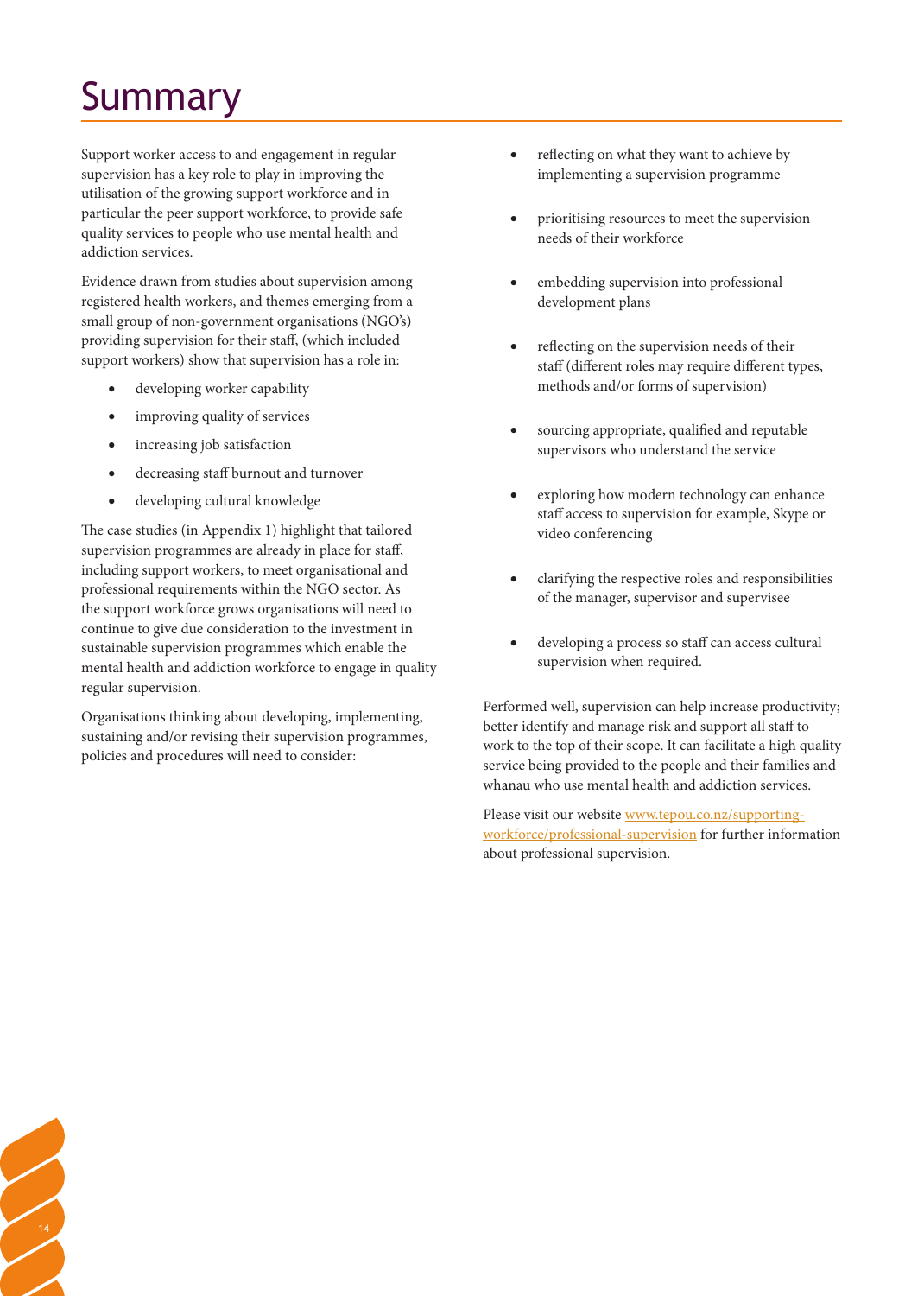# References

- Accurso, E. C., Taylor, R. M., & Garland, A. F. (2011). Evidence-based practices addressed in community-based children's mental health clinical supervision. *Training and Education in Professional Psychology, 5*(2), 88-96. doi: 10.1037/ a0023537
- Ask, A., & Roche, A. M. (2005). *Clinical supervision: A practical guide for the alcohol and other drugs field.* Adelaide: National Centre for Education and Training on Addiction, Flinders University. Retrieved from http://www.comorbidity. org.au/sites/www.comorbidity.org.au/files/ ClinicalSupervision.pdf
- Callahan, J. L., Almstrom, C. M., Swift, J. K., Borja, S. E., & Heath, C. J. (2009). Exploring the contribution of supervisors to intervention outcomes. *Training and Education in Professional Psychology, 3,* 72-77. doi: 10.1037/a0014294
- Davidson, L., Bellamy, C., Guy, K., & Miller, R. (2012). Peer support among persons with severe mental illnesses: A review of evidence and experience. *World Psychiatry, 11*(2), 123-128.

Employment Relations Act 2000.

- Flintoff, V., & Flanagan, P. (2010). Exploring the landscapes of external supervision. *New Zealand Journal of Counselling.* Retrieved from http:// researchcommons.waikato.ac.nz/bitstream/ handle/10289/5684/Exploring.pdf?sequence=1
- Freitas, G. J. (2002). The impact of psychotherapy supervision on client outcome: A critical examination of 2 decades of research. *Psychotherapy: Theory/Research/Practice/Training, 39*(4), 354-367. doi: 10.1037/0033-3204.39.4.354
- Fulton, B., Scheffler, R., Sparkes, S., Auh, E., Vujicic, M., & Soucat, A. (2011). Health workforce skill mix and task shifting in low income countries: a review of recent evidence. *Human Resources for Health*, *9(*1). Retrieved from http://www.humanresources-health.com/content/9/1/1

Health Practitioners Competence Assurance Act 2003.

Health and Safety in Employment Act 1992.

Health Workforce New Zealand. (2011).*Towards the next wave of mental health & addiction services and capability.* Wellington: Health Workforce New Zealand.

- Hyrkäs, K. (2005). Clinical supervision, burnout, and job satisfaction among mental health and psychiatric nurses in Finland. *Issues in Mental Health Nursing, 26*, 531-556.
- Hyrkäs, K., Appelqvist-Schmidlechner, K., & Haataja, R. (2006). Efficacy of clinical supervision: influence on job satisfaction, burnout and quality of care. *Nursing and Healthcare Management and Policy*, *55*(4), 521-535. doi: 10.1111/j.1365- 2648.2006.03936.x
- Kavanagh, D. J., Spence, S. H., Wilson, J., & Crow, N. (2002). Achieving effective supervision. *Drug and Alcohol Review, 21*, 247-252. doi: 10.1080/0959523021000002705
- Kavanagh, D. J., Spence, S. H., Strong, J., Wilson, J. Sturk, H., & Crow, N. (2003). Supervision practices in allied mental health: Relationships of supervision characteristics to perceived impact and job satisfaction. *Mental Health Services Research 5*(4), 187-195.
- Koivu, A., Saarinen P. I., & Hyrkas, K. (2012). Who benefits from clinical supervision and how? The association between clinical supervision and the work-related well-being of female hospital nurses. *Journal of Clinical Nursing, 21*, 2567-2578. doi: 10.1111/j.1365-2702.2011.04041.x
- Lambert, M., & Hawkins, E. J. (2001). Using information about patient progress in supervision: Are outcomes enhanced? *Australian Psychologist, 36*(2), 131-13.8
- McKenna, B., Thom, K., Howard, F., & Williams, V. (2010). In search of a national approach to professional supervision for mental health and addiction nurses: The New Zealand experience. *Contemporary Nurse*, *34*(2), 267-276.
- Mental Health Commission. (2010). *Future workforce development needs*. Retrieved from http:// www.hdc.org.nz/media/199074/future%20 workforce%20development%20needs%20 nov2010.pdf
- Ministry of Health. (2008). *Let's get real: Real Skills for people working in mental health and addiction*. Wellington: Ministry of Health.
- Ministry of Health. (2010). *Service delivery for people with co-existing mental health and addiction problems: Integrated solutions.* Wellington: Ministry of Health

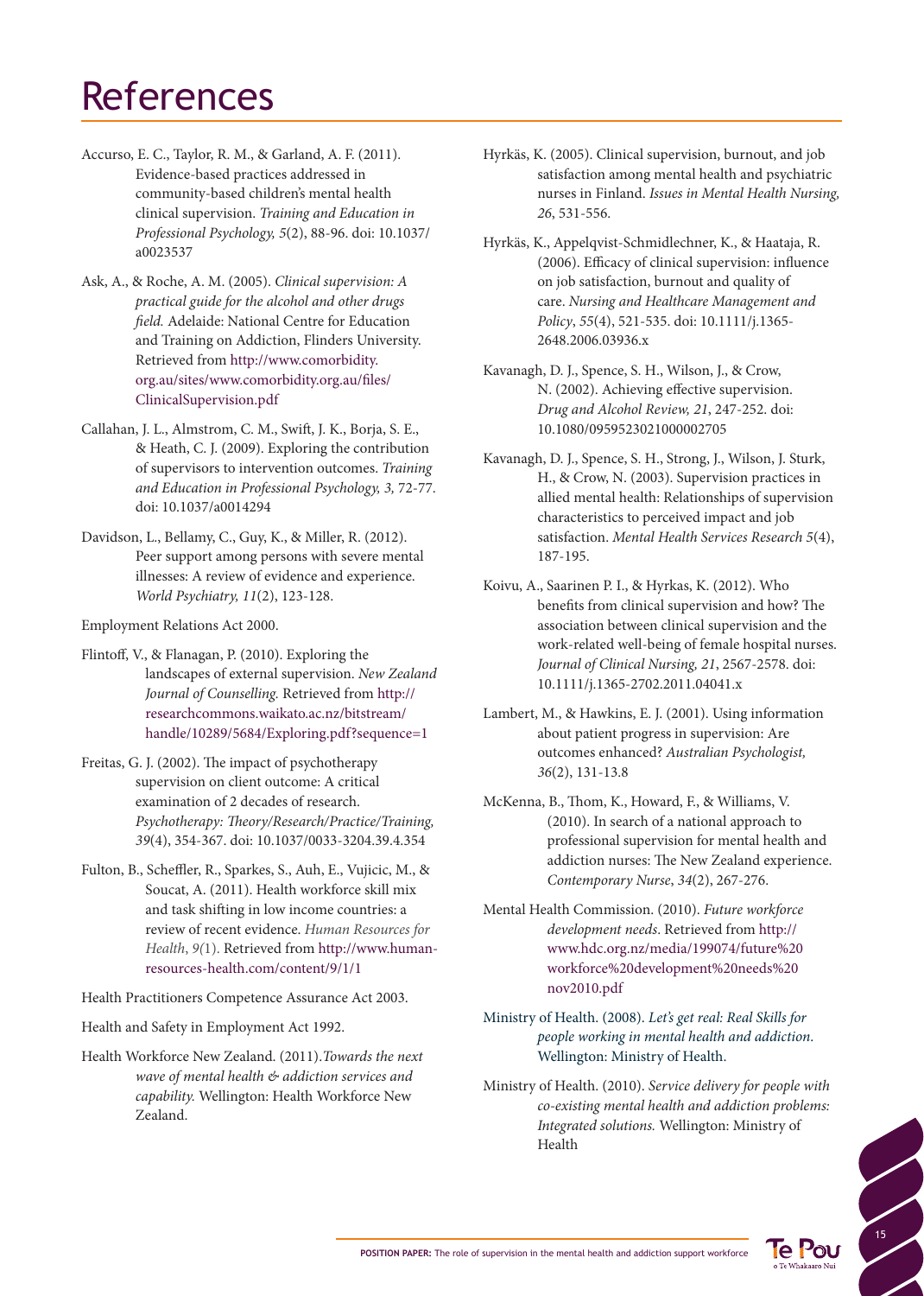Ministry of Health. (2012). *Rising to the Challenge. The Mental Health and Addiction Service Development Plan 2012–2017.* Wellington: Ministry of Health

Nursing Council of New Zealand. (2011). *Guideline: Delegation of care by a registered nurse to a health care assistant.* Wellington: Nursing Council of New Zealand.

Platform Trust. (2007). *NgOIT Workforce Survey*. Wellington: Platform Trust.

- Roche, A. M., Todd, C. L., & O'Connor, J. (2007). Clinical supervision in the alcohol and other drugs field: An imperative or an option? *Drug and Alcohol Review, 26*, 241-249.
- Schoenwald, S. K., Sheidow, A. J., & Chapman, J. E. (2009). Clinical supervision in treatment and transport: Effects on adherence and outcomes. *Journal of Consulting and Clinical Psychology, 77*, 410-421. doi: 10.1037/a0013788 410
- Scott, A., Doughty, C., & Kahi, H. (2011). Peer support practice in Aotearoa New Zealand. Retrieved from University of Canterbury website: http://ir.canterbury.ac.nz/ bitstream/10092/5258/1/12630803\_Peer%20 support%20practice%20in%20Aotearoa%20 New%20Zealand-%20Final.pdf

Social Workers Registration Act 2003.

- Spence, S. H., Wilson, J., Kavanagh, D., Strong, J., & Worrall, L. (2001). Clinical supervision in four mental health professions: A review of the evidence. *Behaviour Change, 18*(3), 135-155. Retrieved from http://therapist-training.com.au/ SUPERVISION/Spence\_et\_al\_2001.pdf
- Strong, J., Kavanagh, D., Wilson, J., Spence, S. H., Worrall, L., & Crow, N. (2012). Supervision practice for allied health professionals within a large mental health service. *The Clinical Supervisor, 22*(1), 191- 210.
- Sutcliffe, R. (2006). *What is the meaning of supervision for mental health support workers? A critical hermeneutic inquiry* (Master's thesis). Retrieved from http://www.tepou.co.nz/library/research/295
- Swanson, C. (2013) Te Pou, personal communication, February 11.
- Te Pou. (2009). National guidelines for the professional supervision of mental health and addiction nurses. Retrieved from http://www.tepou.co.nz/library/ tepou/national-guideline-for-the-professionalsupervision-of-mental-health-and-addicationnurses
- Te Pou. (2011a). *Professional supervision guide for nursing leaders and managers*. Auckland: Te Pou.
- Te Pou. (2011b). *Professional supervision guide for nursing supervisees*. Auckland: Te Pou.
- Te Pou. (2011c). *Professional supervision guide for nursing supervisors*. Auckland: Te Pou.
- Wheeler, S., & Richards, K. (2007). The impact of clinical supervision on counsellors and therapists, their practice and their clients. A systematic review of the literature. *Counselling and Psychotherapy Research, 7*(1), 54-65. doi: 10.1080/14733140601185274
- White, E., & Winstanley, J. (2006). Cost and resource implications of clinical supervision in nursing: An Australian perspective. *Journal of Nursing Management, 14*, 628-636.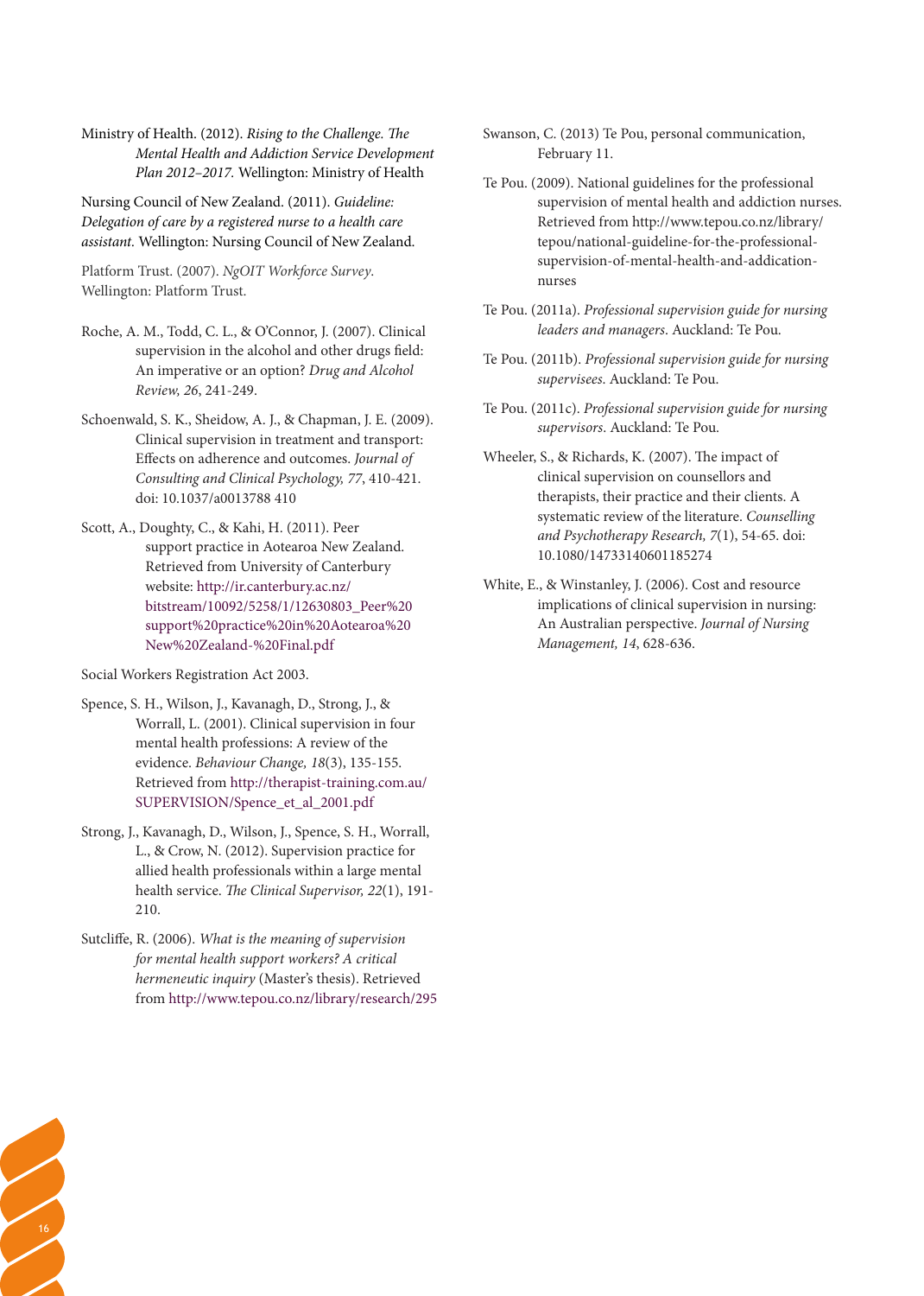# Appendix 1 – Case Studies

# Case Study 1

## **Community Care Trust**

### *Supporting People to Support Themselves*

Community Care Trust is a not-for-profit charitable trust that currently supports over 200 adults with intellectual disabilities and/or autistic spectrum disorders in Otago and Southland to live as participating and valued members of their communities. The level of support can range from one hour per week for problem solving to 24 hour one-toone support. The philosophy is to work with people to find out what they want to achieve in life and then provide the support they need to get there. Where possible and wanted, support is provided for people to live within their own means, in their own homes and have their own lives.

Community Care Trust aims to be a great employer of professional staff who are consistently competent and professional, understand behaviours and know how to value and support people in a positive manner to achieve their goals. The trust employs around 185 staff which comprises mainly of highly skilled support workers many of whom have post graduate qualifications.

#### **Supervision**

Supervision for all staff has always been available and is seen as key to supporting staff who work with a number of clients with complex needs. The vision of Barney Cooper, Executive Officer is to have "*185 reflective practitioners"*. Supervision is included in the staff members' employment agreement. When new staff start employment they receive an intense level of support from their line manager for the first three months. Within that time they are introduced to their supervisor and are expected to attend their first two sessions with their supervisor to embed supervision into their practise.

Staff that are trained as supervisors in the organisation provide supervision for up to five staff who they do not work with. The trained supervisors receive their own supervision externally. The expectation is that all staff will meet with their internal supervisor four times per year. Most middle or senior managers have external supervisors as well but this is not a requirement and some middle and senior managers have internal supervision if this works for them.

The Trust supports a large number of people with complex issues and therefore employ behavioural specialists who the Trust has trained in behavioural technology, Applied Behaviour Analysis and positive practises. Behavioural

specialists form part of the middle management structure and receive external supervision.

Community Care Trust accesses an external training provider to train staff to become supervisors who are able to provide supervision for up to five internal staff. This ensures that there is capacity to support the entire support workforce.

#### **Benefits**

*"Supervision gives us a professional framework for all staff to use for reflection and to develop their professional practices which in turn should lead to better outcomes for people".* 

#### **Further information**

For further information about Community Care Trust please go to: www.cct.org.nz

# Case Study 2 **Northpoint Services Trust**

Northpoint Services Trust is a mental health and disability support non-government organisation based in Kaikohe, in the mid north area of Northland. This service is dedicated to working alongside individuals, family, whanau and communities to overcome barriers by promoting peer to peer support and personal growth through empowerment. The two service components include;

- **Mental Health and Addictions Navigation Service** - Northpoint Services Trust is contracted by the Northland District Health Board to provide community navigation for community members who experience mental health or addiction problems in the Mid North region. This service supports over 60 people who are experiencing mental health and or addiction problems to live independently to the best of their ability.
- **Vocational Navigation Service Northpoint Services** Trust receives funding from the Ministry of Social Development to provide community participation activities that enable people with disabilities to develop skills and to contribute to the wider community. This service is contracted to support 80 service users, however currently supports over 100 people. Work opportunities for anyone on a sickness or invalids benefit include; commercial cleaning, car valeting, lawn mowing, gardening and catering.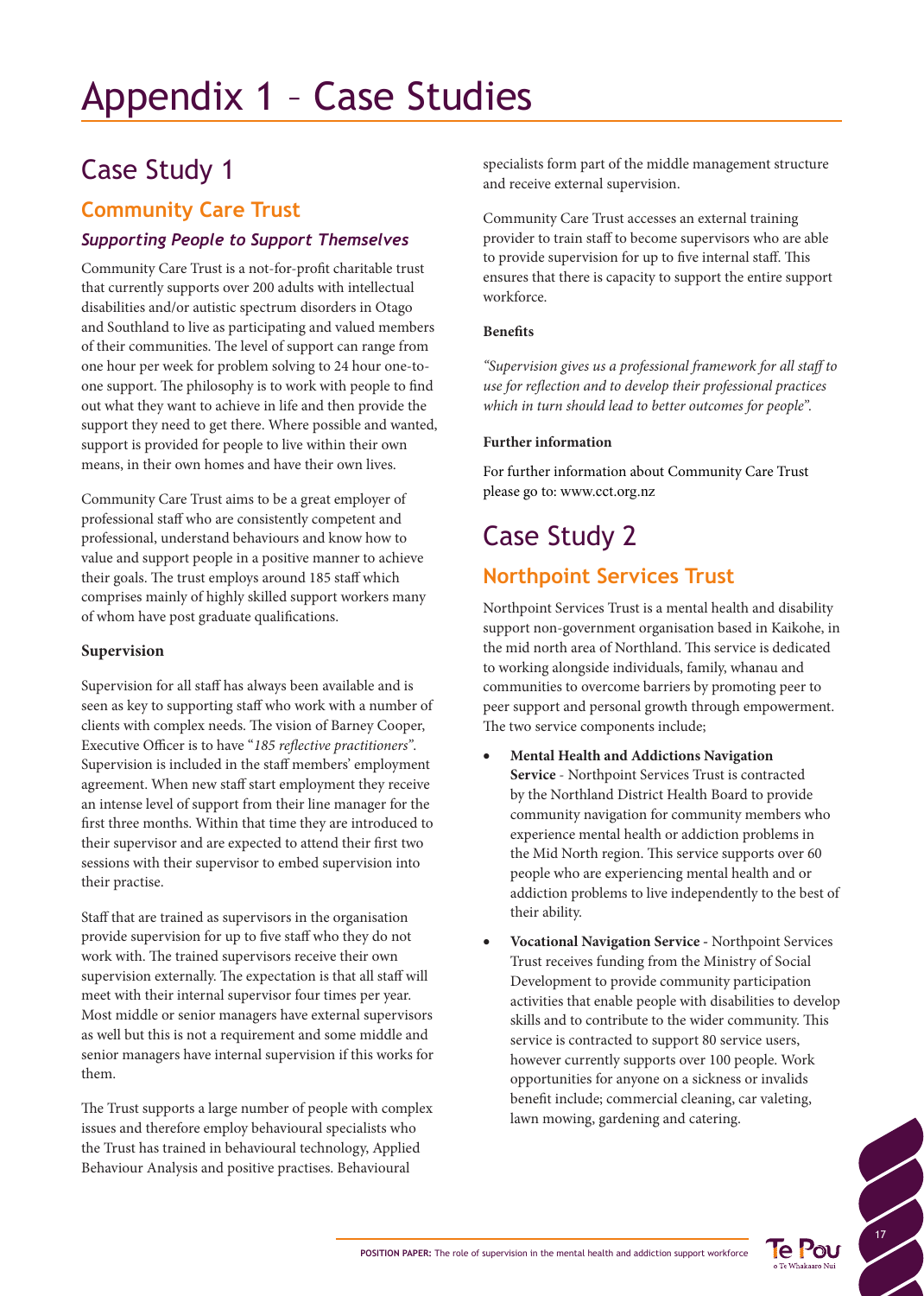#### **Supervision**

Northpoint Services Trust is committed to looking after their biggest asset, staff, "*their safety and wellbeing is very important".* Supervision has always been an important component to keep staff safe and supported. Benefits include supporting staff to maintain a good work life balance, develop a range of valuable skills for example; conflict resolution, debriefing about difficult situations, education about medications and side effects, all of which help to increase the staff kete of skills and knowledge.

Monthly supervision is an employment requirement for anyone employed by the Trust and is available to all new employees' right from the start of employment. Staff source their own supervisor and a list of available clinical supervisors is provided if needed. Supervision is confidential and is between the supervisee and the supervisor. Together they come up with an agreement as to how supervision will work for the supervisee.

Northpoint Services Trust has two definitions of supervision:

- 1. Internal: Staff engage in weekly one to one peer support. This covers work issues, caseload, any significant issues or debriefing about any stressful issues or incidents at any time as needed across a team or within teams. Part-time staff receive monthly supervision from the team leader and/or the Chief Executive Officer (CEO). The operations manager and team leader have regular contact with CEO during the course of the week.
- 2. External and personal: Staff also engage in external supervision for one hour per month with an approved clinical supervisor. This is paid for by Northpoint Services Trust. External supervision is designed to support staff in their personal issues and provide an independent review of work issues and ways of dealing with work related issues.

The Trust has not faced any challenges with ensuring that their staff have supervision and believes that supervision should be mandatory for all staff working with people with mental health and/or addiction problems.

#### **Further information**

18

For further information about Northpoint Services Trust please contact Mark Turner, General Manager Ph: 09 401 2522; email mark.turner@northpointtrust.org.nz

## Case Study 3

## **Odyssey House Trust**

Odyssey House Trust is an organisation that provides a range of addiction treatment options nationally with facilities in Auckland and Whangarei. The Trust employs over 140 staff.

#### **Supervision**

Odyssey House has a clear policy on clinical supervision which is directly related to: providing safe and effective programmes for clients, providing an environment that monitors, develops and supports staff to enhance therapeutic effectiveness and ensuring that ethical standards are consistent with the Odyssey House pillars (honesty, love, trust, concern and responsibility). Supervision is viewed as *"a formal, collaborative process involving mutuality and reciprocity, with influences moving both ways, consciously and unconsciously, and monitoring, developing and supporting staff in their roles as therapists".* Supervision is essential to the well-being of all of the staff Odyssey House.

Supervision is concerned with:

- the relationship between the employee and client, to enhance its therapeutic effectiveness.
- the relationship between employee and supervisor, in order to enable the employee to develop his/her professional identify through reflection, which is both constructively critical and supportive.
- clarifying issues that pertain to the clinical programmes
- ensuring that ethical and practice standards are maintained throughout the clinical programmes.

The organisational goal is to provide a therapeutic community facilitated by teams of Odyssey House staff, and therefore all individuals involved in the clinical delivery of services within the programmes have access to group based clinical supervision. Employee supervision groups include:

- team leaders from across the organisation receiving group supervision from an external supervisor on a monthly basis for two hours
- clinical leads from across the organisation receiving group supervision from an internal supervisor on a monthly basis for two hours
- practitioners and support workers from within a programme receiving group supervision from internal supervisors on a monthly basis for two hours
- staff who come from a lived experience of addictions receiving additional group supervision
- continuing care staff receiving 1:1 monthly supervision.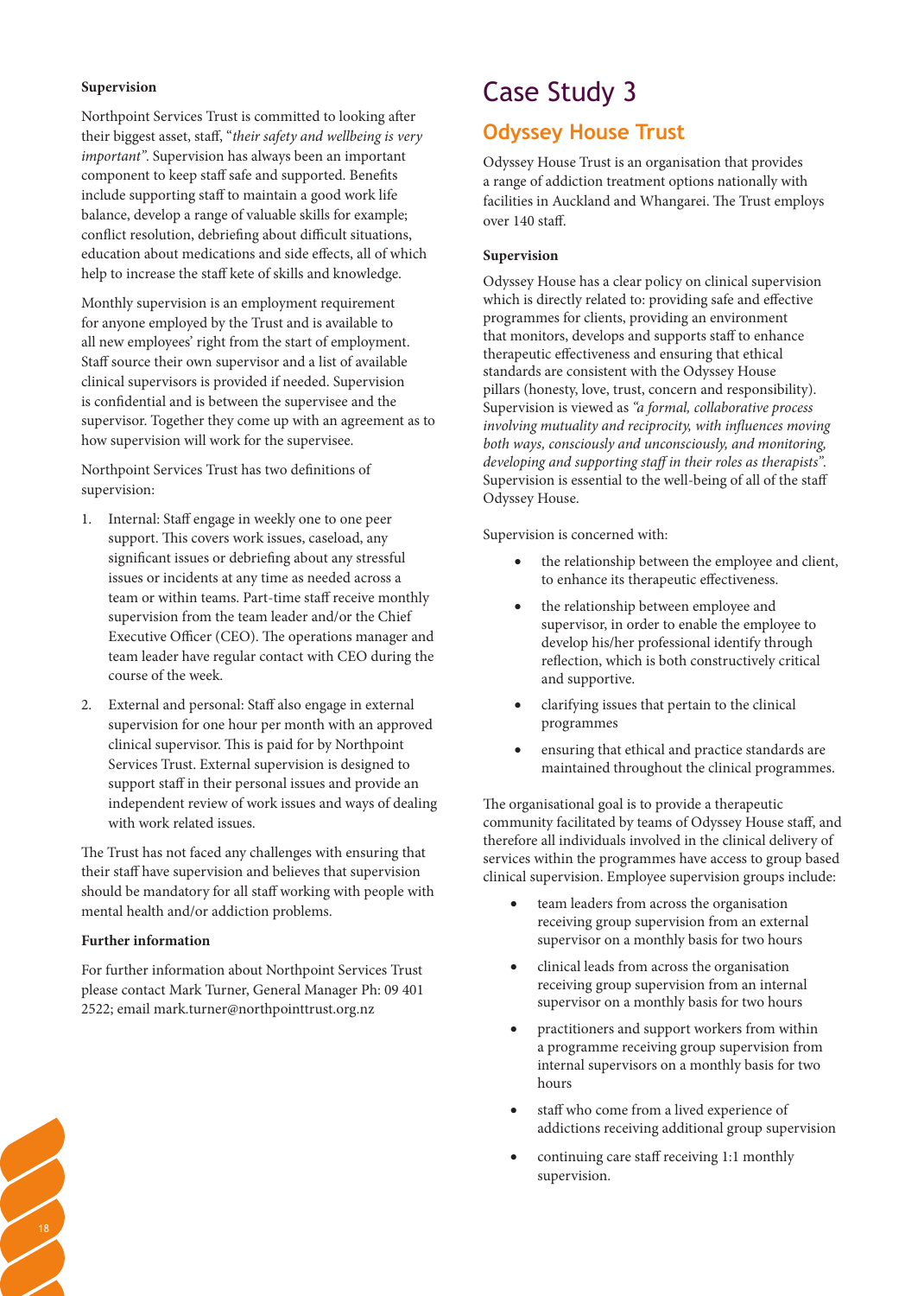Clinical supervision is provided by identified supervisors within the organisation and all external clinical supervision is by exception only and requires Chief Executive Officer (CEO) approval. In addition to group supervision a staff member can access individual clinical supervision with approval from their manger for a time limited period if extra support to work on some specific issues is required. Staff attend supervision sessions in paid work time and time for supervision is built into the programme timetable. Supervision is a natural part of work at Odyssey House. It is expected that the relationship between the supervisor and supervisee be honest, trustful and respectful.

All information discussed in supervision is confidential with the exception of safety and ethical issues that have not been resolved within a specific time frame. If these issues are unable to be resolved the supervisor will inform the supervisee's first line manager. The supervisor may take any material to his/her own supervisor.

An attendance record for each session is kept and is logged into the central data base for each staff member's professional development. The Business and Service Development Manager receives a summary of the three top line issues from the supervisors which enables trends in topics to be identified, which can assist in improving systems to support staff to respond to client needs.

#### **Supervisees**

Information about supervision is provided to all staff during their orientation. The supervision policy outlines the supervisee responsibilities which are:

- to come prepared for supervision by identifying areas of concern or issues from their practice
- as a first priority, identify aspects of their caseload that have safety and ethical considerations
- to follow through on any mutually agreed outcomes within the agreed timeframe
- to tell the supervisor of any event or circumstance in his/her own life which may be affecting his/her provision of therapy
- to tell the supervisor any time he/she thinks that an attitude or feeling (positive or negative) about a service user might be affecting in any way the treatment they receive
- to tell the supervisor about what he/she finds helpful or unhelpful about the supervision provided

#### **Supervisors**

The supervision policy outlines the supervisor responsibilities which are:

> to be trained and competent as a supervisor (Odyssey House will ensure that appropriate training is available for those approved to be supervisors).

- • to hold a formal clinical qualification relevant to the delivery of therapeutic programmes
- • to explain the purpose and content of supervision to the supervisees
- to ensure that an appropriate place and time is available for supervisees to attend supervision
- to ensure the sessions stay focused on work (not administrative or personal) supervision
- to assist the staff to reflect critically on their work with people
- to explore potential safety and ethical issues so that actual issues of concern are identified and resolved within an appropriate timeframe
- if external to provide a monthly attendance log to the Business and Service Development Manager that may also include administration or organisational issues that come from supervision
- to ensure the supervision contract is completed by both parties
- to keep a brief confidential record of the outcome of each supervision session
- to attend supervision themselves for at least one hour per month or as negotiated with the Service Manager
- • to ensure that all supervisee's have read, understood and signed the supervision policy.

Odyssey House Trust is currently building up the capacity and capability of their suitably trained internal supervisors by supporting some of the staff to complete the Certificate in Supervision offered by WelTec.

#### **Benefits**

Group supervision provides an opportunity to learn together to learn how to raise issues and build the confidence. It is one way of *"raising the bar"* and the therapeutic community approach guides the focus on group supervision.

#### **Challenges**

Challenges include ensuring that there is suitably trained staff to gain endorsement as dapaanz clinical supervisors and ensuring that staff use the supervision for clinical issues rather than human resources and managerial concerns.

#### **Staff views**

Staff working for Odyssey House Trust, see supervision as a priority and often ask for more sessions.

#### **Further information**

For further information about Odyssey House Trust please go to: www.odyssey.org.nz

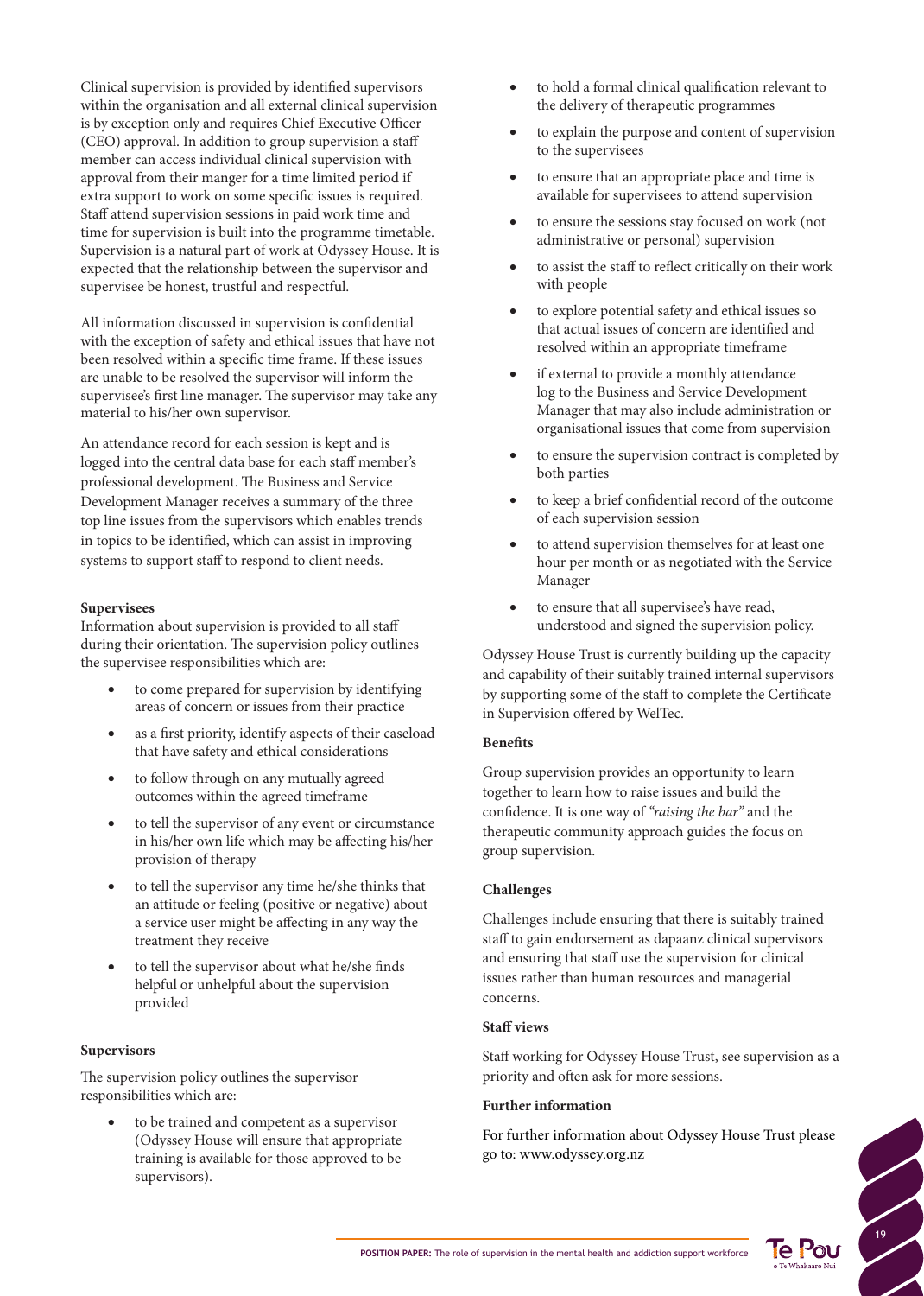# Case Study 4

## **Stepping Stone Trust**

Stepping Stone Trust is a not-for-profit Charitable Trust in the Canterbury area that offers a range of services for adults, youth and families who live in Canterbury and who experience mental health problems. Services include; adult-community support, residential support, respite care, mobile medication; youth-community support, residential support, intensive home-based mobile support, community mobile respite, respite care; families-family support service. Stepping Stone Trust employs a team of registered health professionals, and a number of support workers and residential staff with more generic degrees who often also have a range of post graduate qualifications.

#### **Supervision**

Supervision has always been in place at Stepping Stone Trust and is a condition of employment for all staff employed in a 0.5FTE or above position. This includes office staff, cleaners and maintenance staff. Supervision is optional and not mandatory. However at times staff may be directed to attend supervision if there are concerns about their practice. This is part of supporting the staff to develop their practice. New staff are provided with a brief explanation of what to expect from supervision when they arrive.

Some of the people accessing this service have complex needs and receive support from community support workers. Community support workers are able to access regular internal supervision from within the team they work in and also external supervision for one hour per month. Flexibility is applied if a staff member requires additional supervision for example, if a serious issue has arisen at work. At present external supervision is also able to provide additional support for staff around the impact of the earthquakes on their lives.

#### **Supervisors**

Stepping Stone Trust has a pool of around thirty approved trained supervisors and the cost is around \$95.00+GST per hour for a staff member to access external supervision. The Trust is aware of a couple of options they can access for training their staff to become supervisors. Internal supervisors provide shared supervisory arrangements with other NGOs at times.

#### **Benefits**

20

Stepping Stone Trust believes that there are a number of benefits to making supervision an inherent part of the service. *Supervision lowers turnover, reduces incidences of staff burnout, and increases capability of staff who may be presented with new or unusual situations in their work. External supervision provides a neutral environment for staff to share their challenges without feeling exposed, where they feel safe and supported to learn.*

#### **Challenges**

The need to provide external supervision for staff is not part of Stepping Stone Trust's current contract, although it had been previously. This service believes this may indicate a devaluing of the role that supervision plays in providing quality services for the people and their families.

#### **Further information**

For further information about Stepping Stone Trust please go to: www.stepstone.org.nz

# Case Study 5

## **Mind and Body Consultants Ltd**

Mind and Body is a non-government organisation in their sixteenth year of operation. They are dedicated to the development of a world in which all people can lead flourishing lives. It is managed and staffed by *talented and professional* people with personal experience of mental health problems. Mind and Body has a reputation for reliability and professionalism that is grounded in a culture of individual responsibility underpinned by a positive and supportive team environment. The organisation provides robust and well established peer support services within Central and West Auckland and Christchurch; *intelligent and informed* advice on the policy, planning, implementation and evaluation of mental health services; an Auckland regional Like Minds programme to counter stigma and discrimination associated with mental distress; and undertakes health research and service development projects.

#### **Supervision**

Since introducing peer support services in 2004, supervision has become "a natural part of what we do". Supervision is seen as a fundamental part of service provision that ensures continuous practice development. It provides an opportunity for staff to reflect on their practice to ensure it is effective, ethical and safe. Supervision also facilitates the integration of theory and practice and supports the professional development of the supervisee.

All staff working to support the recovery of people experiencing mental health problems, or who supervise those staff, participate in regular professional supervision and understand the reasons for this. The type of supervision engaged in depends on the role of the staff member. All staff are expected to participate in regular supervision of at least one of the following types: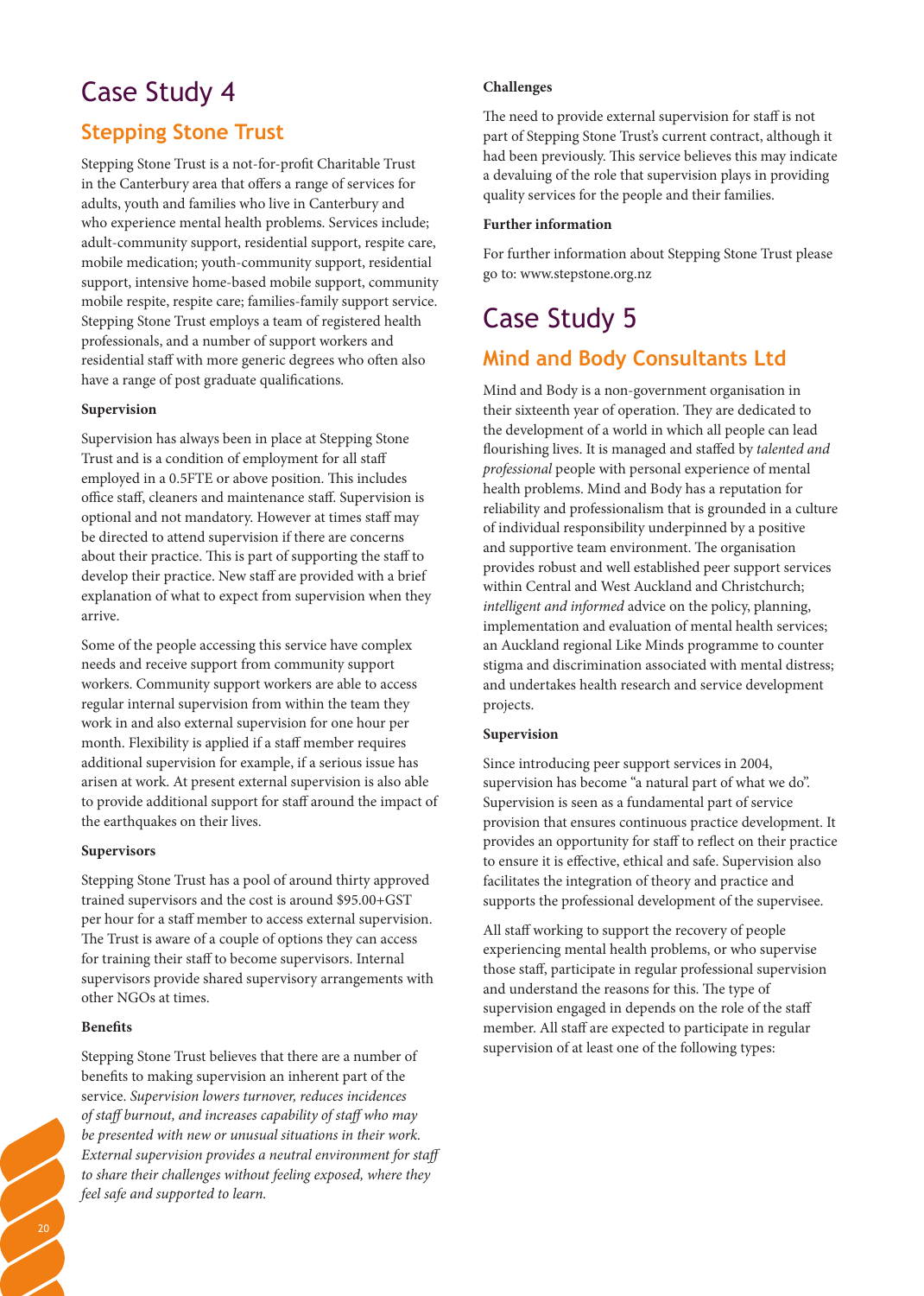- **Group supervision:** A regular internal team supervision session held fortnightly for the purposes of affirmation, sharing information, brainstorming ideas, having fun and celebrating successes.
- **Individual professional supervision:** The staff member meets their supervisor at an agreed time and place for the purpose of reflecting on and developing their practice. This includes making an assessment of achievements and challenges, examining theoretical underpinnings of their role, assessing ethical considerations, developing a strategy for future action, and identifying any personal/professional development needs. This type of supervision is funded and staff can attend for a maximum of 12 sessions per year, and are expected to attend at least six sessions per year.
- Line-management supervision (formal support): The staff member meets individually and regularly with their line manager on at least a monthly basis to ensure they are working within the guidelines specified in the policy and procedure documents, recording sufficient details for statistical reporting and to ensure they are practicing safely and they feel adequately resourced and supported to carry out their role.
- **Cultural supervision:** Where a staff member is performing a role based upon ethnicity or cultural expertise, they meet with their cultural supervisor on a monthly basis. This is for the purposes of cultural safety and ensuring they are adequately resourced and supported to carry out their role effectively and safely. This type of supervision is funded and staff can attend for a maximum of 12 sessions per year, and are expected to attend at least six sessions per year.

#### **Supervisors**

A vetting system is in place to contract any new supervisor in to provide external supervision for the staff. The prospective supervisor is interviewed and the organisation's values, model of service, ethical underpinnings, and policies are clearly outlined. A written agreement is signed and the approved supervisor is given material to read including a copy of relevant organisational policies, a book chapter outlining the ethical foundation of the service and two book chapters describing the service model.

#### **Supervisee training**

The Peer Support Certificate, which many of the staff have completed, includes a session on understanding supervision and content includes: types of supervision, purpose and benefits of supervision, blocks to effective supervision and how to get the right supervisor-supervisee fit or match to gain the most from the supervision sessions.

#### **Benefits**

Mind and Body see a number of benefits to having supervision available to staff which is centred around providing a good quality service. Staff feel supported by engaging in supervision as it is additional to the support provided by line management and provides another opportunity to develop a reflective practice. Supervision is an additional supportive process that can enable a staff member to develop their skills in identifying and managing risk issues.

#### **Staff views**

Staff like the current system and see it as essential to their work. However, at times the frequency of supervision may vary dependent on the needs and experience of the supervisee. For example, some more experienced staff may be happy with less frequent sessions.

#### **Challenges**

"*Professional external supervision is costly and is a financial challenge when it must come out of existing resources. Furthermore, when supervisees miss a scheduled session, the company must still pay for it. This can also be an indicator of a staff member becoming unwell. Strategies have been put in place to reduce the number of missed appointments so the company can be alerted if a staff member misses a session, but often it must still be paid for"*

Lastly Mind and Body identified that the current focus in many service contracts on increasing the amount of time workers spend with clients may force supervision into the *"narrow"* category of non-client time and reduce its importance. This may make it difficult for workers to prioritise and engage in regular supervision despite its value.

#### **Further information**

For further information about Mind and Body go to: www. mindandbody.co.nz

## Case Study 6 **Richmond Services Ltd.**

Richmond Services provides a wide range of service options designed in the main for individuals that have complex issues currently requiring a high level of input. The basis of their work is to deliver quality services that empower and support people to achieve outcomes that are meaningful to them. Services are provided in various locations around New Zealand and include supported accommodation, community (home) based services, supported employment, services for people with an intellectual disability and mental health problems, and specialist services for people who are deaf and experience mental health problems. Services include: Mobile Community Support Services, Supported Accommodation

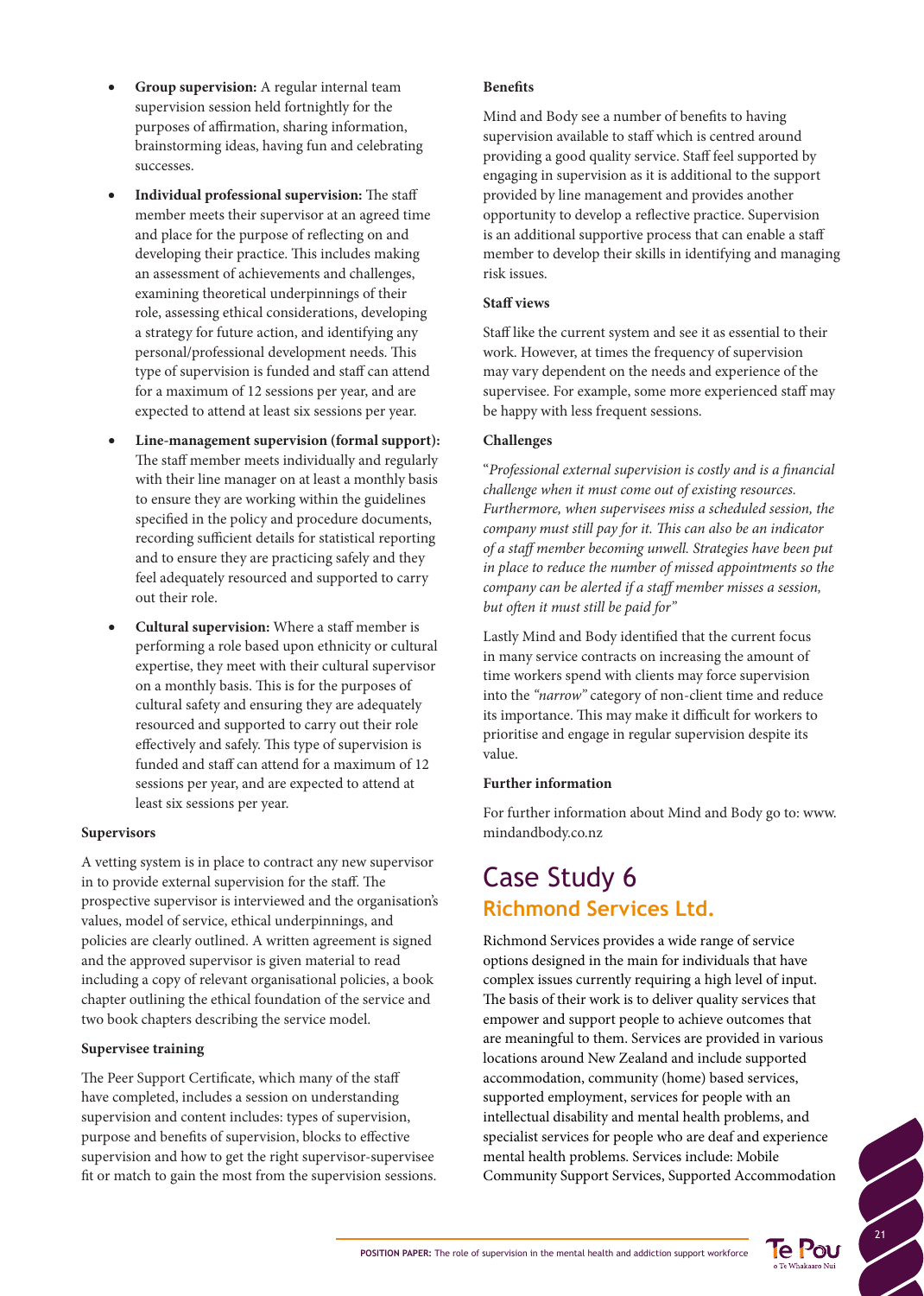Services, Youth Services, Intellectual Disability Support Services, Deaf Mental Health Services, Multi Systemic Therapy Service, Specialist Support Services, Supported Employment Services, Supported Landlord Service, Supported Living Services, Family and Whānau Services and Peer Led Activity Services.

#### **Supervision**

Richmond Services view supervision as critical to ensuring that practice is aligned with Richmond's outcomes framework, ensuring that practice is person-centred, evidence-informed and outcomes-focused**.** Supervision was introduced in 2004 and is defined as *"a formal process that contributes to enabling staff to develop their knowledge and competence pertinent to client-led, person-centred, evidenceinformed and outcomes focused practice".* Supervision also provides staff with the opportunity to reflect on and improve their own practice in order to support them to achieve the outcomes that they care about. All staff are required to attend a minimum of one individual supervision session with their manager and at least one group supervision session per month. At times, the group supervision may be conducted by someone other than their manager, for example, a care manager (internal position) or a "consultant-friend" (a staff member with particular specialist knowledge).

#### **Supervisors**

Supervisors are given external training through the New Zealand Coaching and Mentoring Centre in Auckland who provide a customised Richmond supervision workshop. It is the responsibility of the line managers and practice leaders to educate and coach frontline staff as to their role in supervision. Richmond Services have a range of supervision information and documentation available on the Richmond intranet, such as Supervision Guidelines and a Supervision Agreement.

#### **Benefits**

Richmond recognise that supervision gives staff the opportunity to reflect on and improve their practice and ensure that individually and collectively, they are able to provide the best, intentional and person centred support to people.

#### **Staff views**

"*Staff enjoy supervision, seeing it as an opportunity to reflect on and enhance their practice*". Some staff who are newer to Richmond and supervision have been a little unsure as they didn't know what to expect. However, managers' report that there is a significant shift in the perception of supervision in their services as staff become accustomed to it. Some staff receive more than the minimum requirement at times. This depends on their needs and anything that is having an added impact on their ability to ensure they are practicing effectively and safely.

#### **Challenges**

At times, rostering of staff can mean that a staff member may miss out on a supervision session. If that happens, then the staff member and their manager ensure that another session is booked within that month. The commitment to supervision is such that they review and report on supervision statistics on a monthly basis as an organisation for example, what percentage of staff have attended both individual and group supervision for the month. This reporting is managed through the People and Capability team in Shared Support Services.

#### **Further information**

For further information about Richmond Services please go to: www.richmondnz.org

## Case Study 7 **Pai Ake Solutions Ltd.**

Pai Ake Solutions Ltd is a Hamilton based service delivering one on one and whanau support to reduce the impact of mental health and/or addiction issues on individuals and families. This is done through education, training, and counselling. Pai Ake Solutions also delivers mental health and addiction recovery training from a mainstream and Maori perspective. Services include Male Issues/Education, Te Hikoi O Nga Tane/Whanake, Rangatahi Health Education and Social Support.

#### **Supervision**

External professional supervision has been in place for the last nine years. Over the last five years as the team has grown from two to seven clinicians, internal practice supervision and clinical hui have also been introduced. Pai Ake Solutions informally defines supervision as:

- External supervision is a process for having access to an independent professional to gain a high level of feedback and guidance on professional practice
- Internal practice supervision is a process for receiving feedback on practice, monitoring practice compliance, ensuring on-going professional development and coexisting problem (CEP) competency development

Five strands to supervision are in place to support staff at Pai Ake Solutions and these are:

- **1. External supervision** is funded for all staff *"(unregistered and registered)"* and is aligned with their role and mode of practice (social work, counselling etc.).
- **2. Monthly internal practice supervision-** is provided for all staff by the practice coordinator. This is facilitated in order to discuss their case work (goal and process) and professional development. Each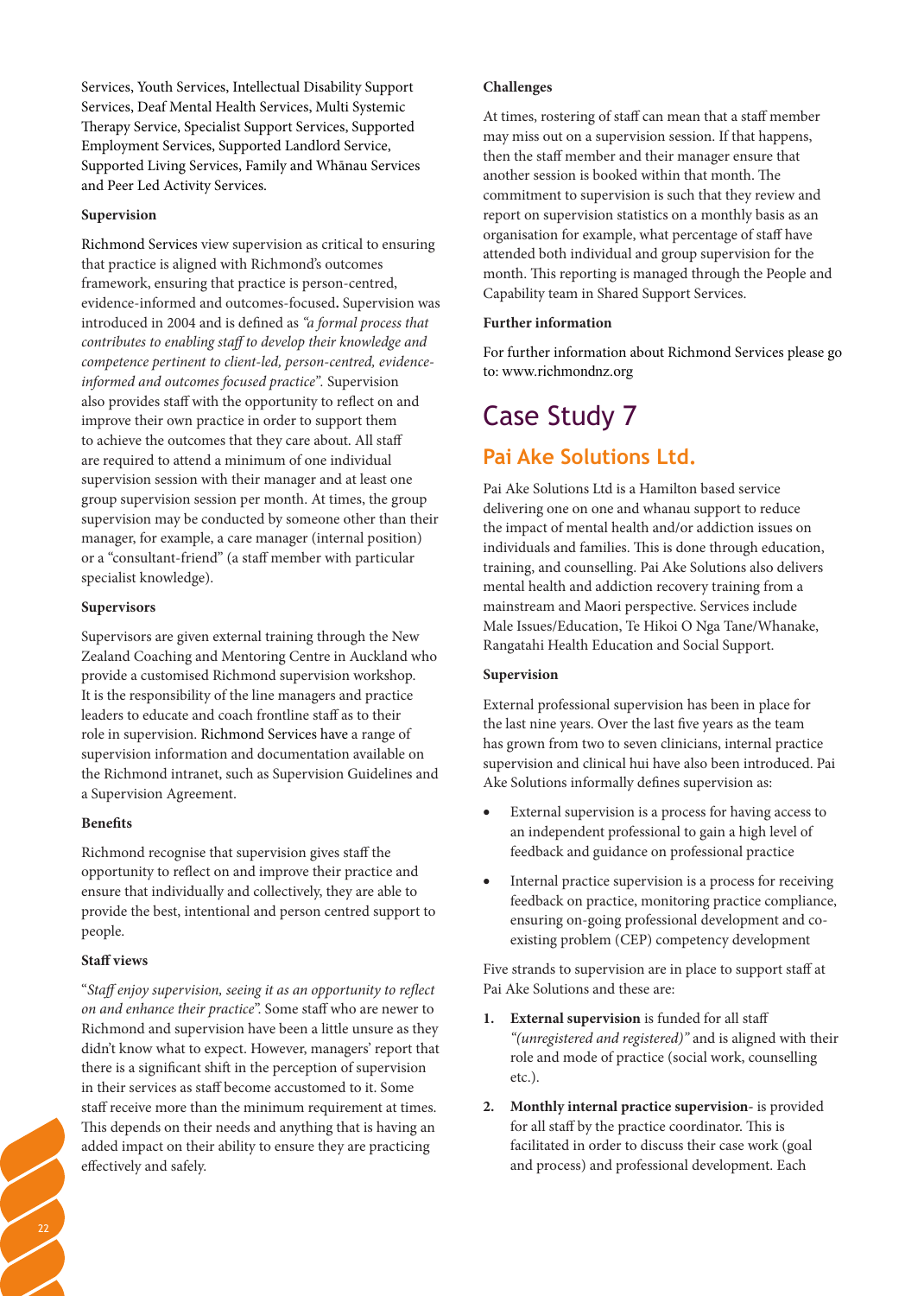staff member completes a co-existing problems competencies checklist and an annual professional development plan is created. This assists in identifying areas to target when seeking funding to attend specific workshops that align with professional development goals. The goals developed are reviewed within monthly internal practice supervision.

- **3. Mentoring –** is provided for staff who are early in their career (within the first 1 to 2 years of practice) or for staff who have not completed formal training in addictions or co-existing problems. This usually involves weekly meetings between the mentor and mentee to discuss cases. The mentor may also sit in and provide feedback during monthly practice supervision.
- **4. Weekly clinical hui** is where the clinical team meet and discuss referrals, triage cases and review processes. It is an opportunity for staff to present cases and pose questions to the team. This provides all staff *"(not just new or unregistered)"* the opportunities to hear clinicians actively reflect on their cases and explore treatment options. It also allows them to review their cases and access a wide basket of knowledge.
- **5. Weekly cultural hui** is where staff learn and practice waiata and karakia, and also share and reflect on each other's perceptions and experiences of te reo me ōna tikanga Maori. Staff also have access to Kaumatua for specific case review or staff cultural competency development. Kaumatua often come and participate in the cultural hui to discuss specific aspects of cultural competency or to prepare for upcoming hui. It is intended from 2013 that this time will also include a whole of team approach to the Takarangi Competency Framework. Several staff have existing portfolios and have attended Takarangi workshops.

#### **Supervisors**

Pai Ake Solutions supervisors have post graduate qualifications in supervision or have attended the Psychology Board workshops on practice supervision. Supervisors also provide external supervision to CEP practitioners across the Waikato area.

#### **Benefits**

Pai Ake Solutions believe that the benefits of having staff engage in supervision means they gain staff who rapidly develop into broad thinkers, are multi-skilled, and are more satisfied by their work. The high level and broad nature of supervision increases the likelihood that staff will go onto further education and clinical development.

#### **Challenges**

One of the challenges faced by Pai Ake Solutions is that "*often we may have staff seeking professional supervision in one area of practice, such as counselling, art therapy or social*  *work. This may be part of their current training pathway, however it is a priority of the service that their supervisors are CEP capable. This is a problem when there is a small number of CEP capable supervisors available, and even less Māori practitioners who can provide this level of supervision. We have for some staff arranged bi-monthly supervision with different practitioners As an example an art therapist sees a CEP supervisor one month and an Art Therapy supervisor the next month."*

#### **Staff views**

Staff engaging in supervision find it useful and challenging. *Often staff come from having experienced working for other agencies, and are grateful for the opportunity for a high level of supervision at Pai Ake Solutions. There is also a greater sense of practice safety with broad practice supervision processes and support in place. It can be challenging for staff to receive such regular feedback around practice, and can be difficult for staff trained in one area (such as counselling) to then require competency development in CEP. However a whole of team approach to support often ensures that it is evident that all team members are regularly developing and reflecting on their practice.* 

#### **Further information**

For further information about Pai Ake Solutions Ltd please go to: www.paiake.co.nz

## Case Study 8 **West Auckland Living Skills Home Trust**

West Auckland Living Skills Home Trust (WALSH Trust) is a non-government organisation located in Henderson, West Auckland. It is an independent charitable trust, with funding coming from contracts with the Ministries of Health and Social Development and the Department of Work & Income and charitable donations from organisations and individuals. The trust provides a range of services including Residential Housing & Recovery, Mobile Community Support, Employment Works, independent ENDEAVOURS, Jigsaw Peer Support Service and an Older Persons Service. In 2012 WALSH Trust received two major awards. A Gold Award at the 2012 Australia and New Zealand Mental Health Services Conference and the Auckland West 2012 Excellence in Workforce Development Award.

WALSH Trust under their Ministry of Health contract employs 42 FTE support workers and 24 casual support workers, 4 FTE peer support workers and 6 FTE clinicians (two occupational therapists, two social workers and two registered nurses). All support workers have tertiary qualifications, ranging from the National Certificate in Mental Health to Masters Degrees.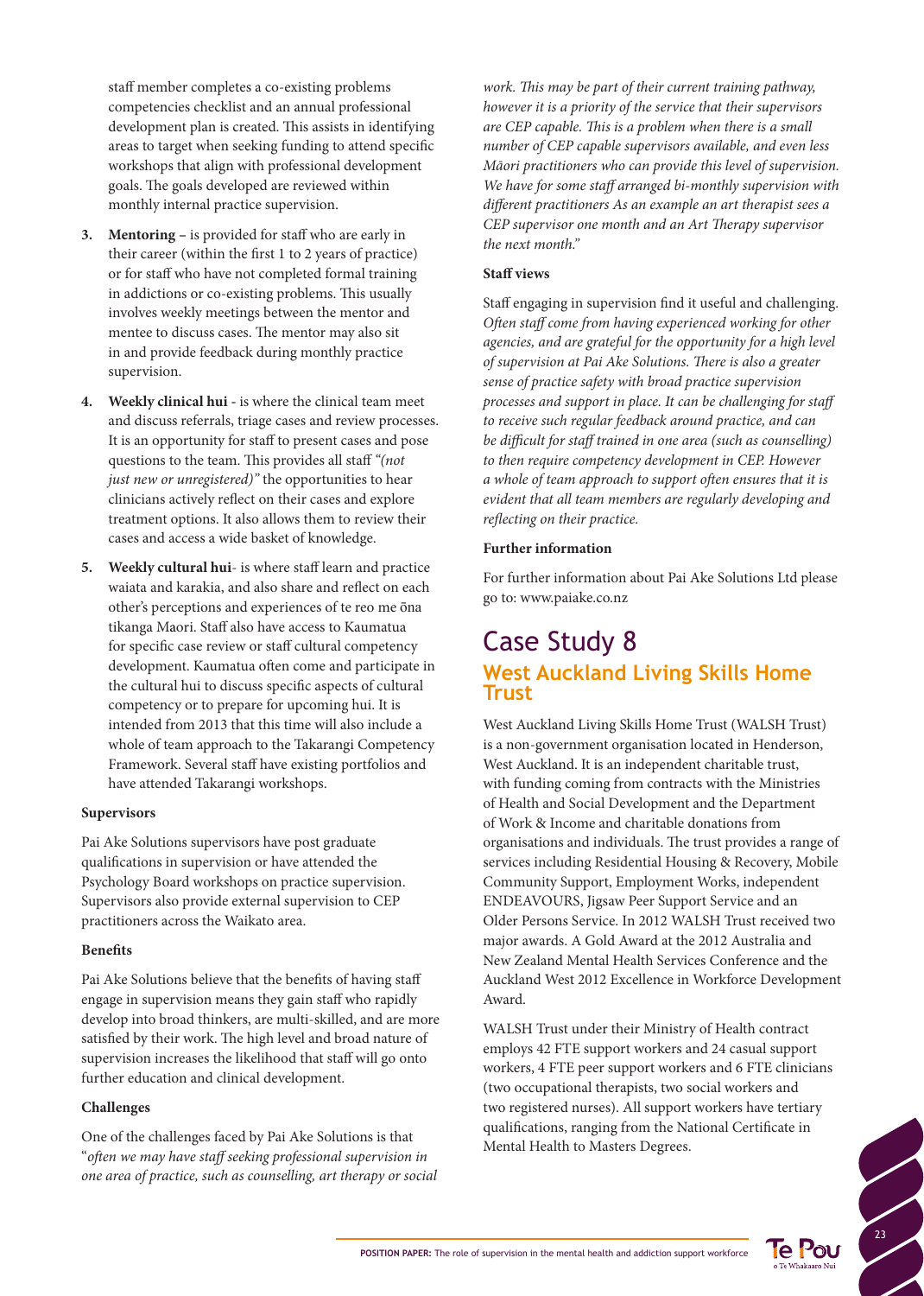#### **Supervision**

WALSH Trust is committed to providing supervision for their staff and view supervision as a necessary requirement to provide good organisational support for staff to practice safely, ethically and professionally. Supervision provides staff with an opportunity to achieve and maintain the essential skills level of the competencies for support workers which are based on *Lets get real* and the Health and Disability Service Standards. Supervision also plays a key role in the health and safety of staff as an additional support that can be provided to minimise stress in the workplace and help maintain a healthy workplace. Providing and supporting staff to engage in regular supervision also sends a message to staff that their work is valued and shows that the service appreciates that at times work is challenging.

WALSH Trust provides staff with access to a skilled supervisor to talk through issues arising from practice to help their staff to be the best they can be. Supervision supports staff to demonstrate reflective practice by providing time to reflect on their practice and discuss their underlying ethics, values, attitudes and other issues*.* 

New employees receive weekly supervision and coaching from their team leader for the first three months then dependent on the staff member's needs ongoing coaching at least once a month. They are supported to engage in regular supervision from an external supervisor from the start of employment. The support workers who work in the housing component of the service have access to regular external group supervision for 1.5 hours per month by an approved clinical supervisor. The mobile support workers who work in the community component of the service and the four peer support workers all have access to regular 1:1 external supervision for one hour per month by an approved clinical supervisor.

The cost of this external supervision is paid for by WALSH Trust. Although it is considered costly, the organisation believes that it adds immense value to supporting staff to deliver professional and ethical services.

All staff have access to their team leaders to discuss issues as they arise and are encouraged, as needed, to explore the issue in more detail with their supervisor. All staff are able to access additional supervision to support their practice in more demanding times such as working with a person with unusually complex needs or following a critical incident.

The content of the supervision session is confidential between a staff member and a supervisor. An annual report is received from supervisors with information about how each staff member is utilising the supervision session.

#### **Benefits**

24

*"It really guides their practice and is essential to the true development of really good support workers."* 

#### **Challenges**

Accessing appropriately trained supervisors is not an issue however, sustaining the current process of supervision being provided by external supervisors is costly and comes from the existing budget. No additional funding is provided to support the workforce to engage in regular quality supervision.

#### **Staff views**

Feedback from staff is positive. Staff value that they can focus on one thing in a supervision session.

The team leaders and managers are supported through training to develop the knowledge and skills to provide effective coaching and supervision.

#### **Further information**

For further information about WALSH Trust please go to: www.walsh.org.nz

## Case Study 9 **Te Whare Mahana Trust**

Te Whare Mahana was founded as an Incorporated Society in 1989 and became a Charitable Trust in 2011. This service is situated in the centre of Takaka, two hours from Nelson and provides an integrated range of mental health services, including a residential treatment programme that provides dialectical behaviour therapy (DBT), vocational training and employment support, a rural mental health service which includes assessment, case management and on-going support; a 24 hour crisis service; home based support; child and youth support and peer support and advocacy.

#### **Supervision**

Te Whare Mahana has always provided supervision for staff. The current supervision policy was introduced in 2005 and covers all staff which comprise of 26 permanent staff and a number of casual staff and volunteers. The staffing mix includes five management and administration staff, two clinical managers/psychologists, four nurses, two therapists/counsellors, two unregistered social workers, three vocational and employment facilitators, six mental health support workers and two peer support and advocacy workers. The service also has a medical advisor at the Golden Bay Medical Centre, and a Maori advisor from the local Iwi.

The objective of supervision is to promote safe, professional and ethical service delivery by providing high quality support to staff from highly trained and skilled professionals. *It is expected that good supervision will increase the personal and professional confidence of staff*. Supervision is accepted as an essential part of the human resource policies and procedures at Te Whare Mahana and is seen as "*a consultative process involving support of staff in their professional accountability."*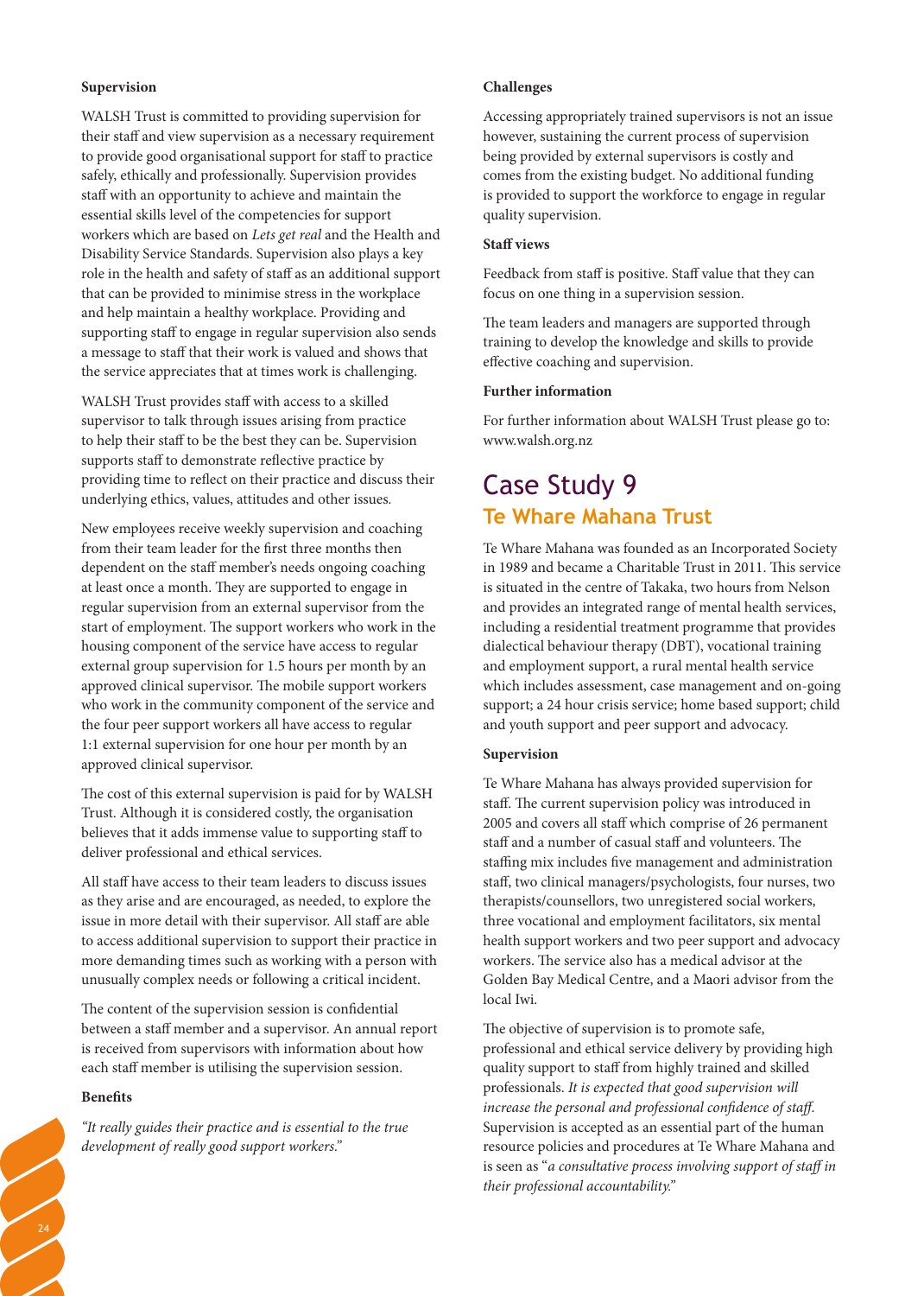New staff are introduced to supervision processes as part of their induction. Service managers have responsibility to ensure that team members have access to supervision. Counsellors and therapists receive external supervision from suitably qualified clinical supervisors. Support workers are supervised by members of the clinical team. Group supervision and peer supervision are also options. Peer support workers are supervised by staff from an external peer support and advocacy service. Staff who provide internal supervision are encouraged and supported to undertake supervision training

#### **Benefits**

Supervision is recognised as a component of professional practice for staff that is essential for effective work. *"We regard all our staff as professionals and supervision is seen as part of professional development. It is also a means of ensuring safe practice and of helping staff to deal with the high stress levels involved in this work. Regular supervision helps prevent or identify the early signs of burnout."*

#### **Challenges**

Te Whare Mahana has strategies in place to overcome some of the challenges which can impact on staff accessing regular supervision. At times distance supervision is used via phone or Skype to enable staff to access suitable external supervisors from outside the organisation's isolated community setting. Encouraging staff to prioritise

supervision rather than letting it lapse due to other demands is one way of managing time and resource constraints. Team leaders are responsible for monitoring this and ensuring that staff see it as a requirement of the job. Discussing why supervision is important or looking at alternative supervision arrangements such as peer or group supervision can help to encourage staff that are initially adverse to the concept of supervision.

#### **Staff views**

In general staff at Te Whare Mahana value supervision and use it well.

#### **Further information**

For further information about Te Whare Mahana please go to its website: www.twm.org.nz

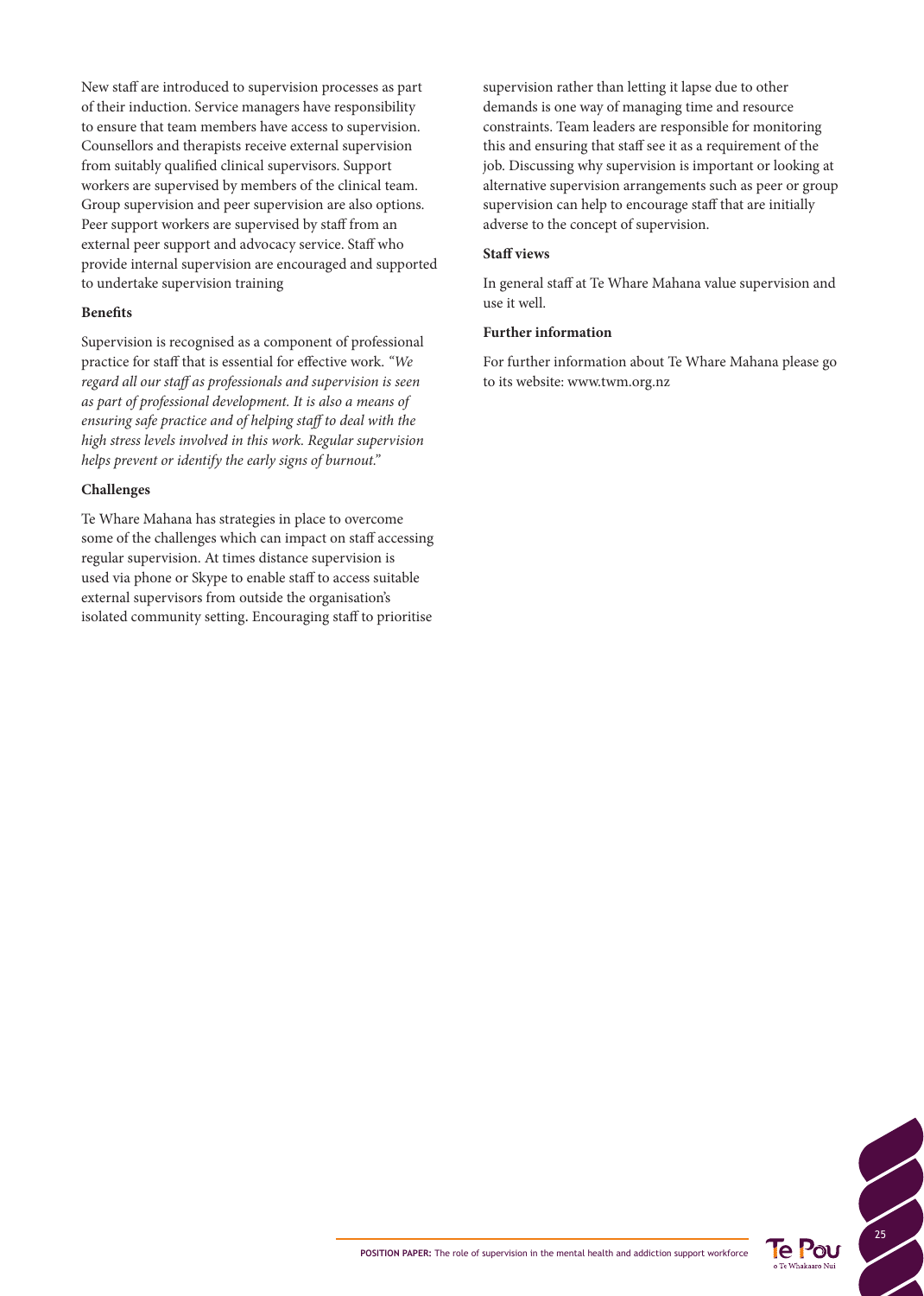# Appendix 2 Support services roles, NgOIT Survey (2007, p.13)

#### **By Platform Trust.**

The following list is an overview of all roles included under the umbrella term 'Support Services' in the 2007 NgOIT survey conducted by Platform Trust. The roles listed reflect those roles respondents identified themselves with.

- • Caregiver
- Childcare Worker
- Community Develop Worker
- Community Support Worker
- Cultural Worker
- **Employment Worker**
- Family Support Worker
- Health Promotion Worker
- Home Aides Worker
- **Kaumatua**
- Maintenance Staff
- Peer Support Worker
- Recreation Worker
- Residential Support Worker
- Traditional Worker
- Tutor/Educator
- Youth Worker
- **Housing Facilitator**
- Body Therapist
- **Employment Consultant**
- Vocational Support Worker
- Telephone Peer Support Worker
- Recovery Worker
- Community Transition Worker
- Senior Support Worker
- Music Therapist

26

Diabetes Coordinator